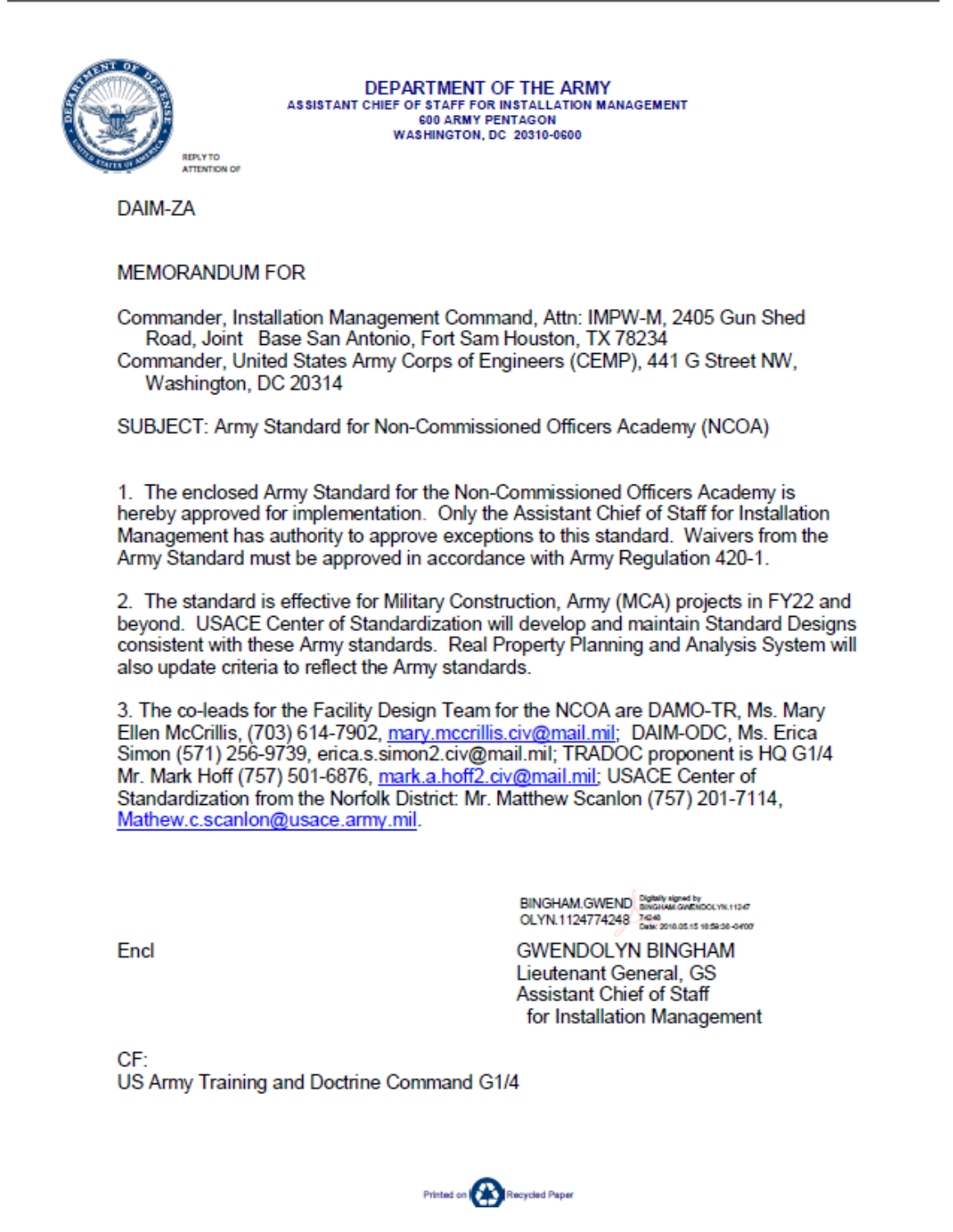# **Army Standard**

# **Non-Commissioned Officer Academy Primary Catcode: 17120**



# **CENTER OF STANDARDIZATION: Primary COS (Campus, Operations, DFAC, and Instruction) Norfolk District Supporting COS (Barracks): Fort Worth District**

 *ACSIM Approved 15 May 2018*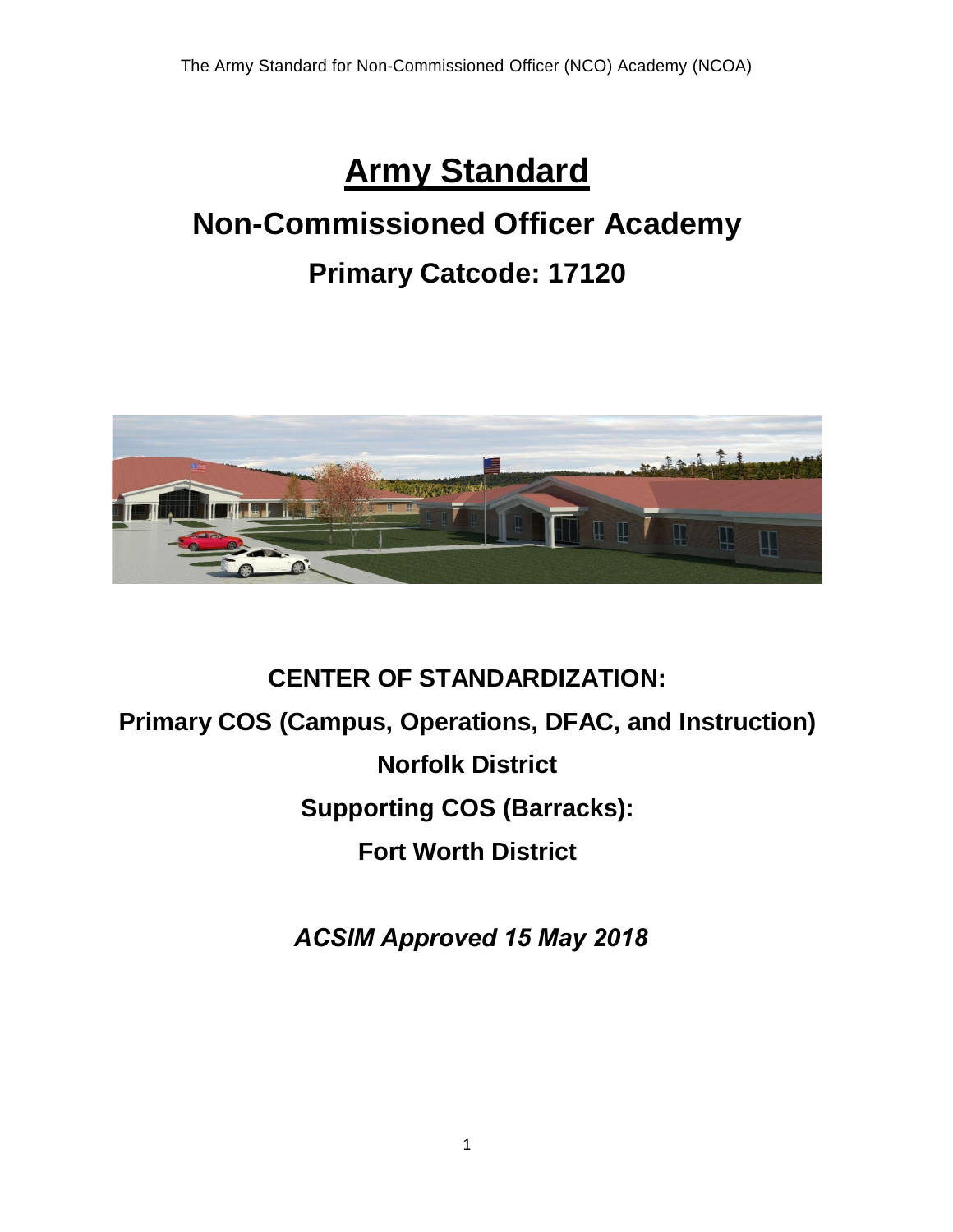# **1.0 EXECUTIVE SUMMARY**

## **1.1 PURPOSE**

The Non‐Commissioned Officer Academy (NCOA) is part of the Non-Commissioned Officer Education System (NCOES) which provides an Academy environment for educating Non‐Commissioned Officers (NCOs) in the United States Army. The Non-Commissioned Officer Academy (NCOA) is comprised of a dedicated campus of buildings for conducting individual and collective training for Non-Commissioned Officers (NCOs). The Non-Commissioned Officer (NCO) Academy (NCOA) is required by the Army to accommodate administration, instruction, living, dining, outdoor training, equipment storage, related site amenities and parking. The NCOA is comprised of several facility types to meet the Army's needs; the Academy Building which houses the Administration and core Instruction functions, AST Barracks, Dining Facility (medium and large NCOA), Covered training, and Lawn Equipment Storage Building (LEB). These facilities, along with a running track and other authorized support facilities, comprise a cohesive campus environment to allow the students to live, eat, learn, and work together.

The NCOA has a defined course document that outlines the Academy's curriculum; The Program of Instruction (POI) provides the academic timeline, administrative support requirements, instructional environment, and the materials and equipment necessary to conduct the NCOA course(s). These course POIs drive the facility requirements of this standard. The following describes the NCOES courses that are typically offered at an NCO Academy:

Basic Leader Course (BLC): The BLC is a branch-immaterial course that provides basic leadership training. The BLC provides Soldiers an opportunity to acquire the leader skills, knowledge, and experience needed to lead team-level size units. It is the foundation for further training and development. Scope of tasks/competencies addressed in the BLC will provide both the team and squad-level perspective, where appropriate, and build upon experience gained in previous training and operational assignments.

Advanced Leader Course (ALC): The Advanced Leader Course is a branch-specific course that provides Soldiers selected for promotion to Staff Sergeant (SSG) with an opportunity to enhance leadership, technical skill, tactical expertise and experience needed to lead squad-size units. Training builds on experience gained in previous training and operational assignments. Branch schools and selected training battalions conduct this course in a live-in learning environment, where possible.

Senior Leader Course: The SLC is a branch-specific course that provides an opportunity for Soldiers selected for promotion to E-7 to acquire the leader, technical, and tactical skills, knowledge, and experience needed to lead platoon-size units. Training builds on experience gained in previous training and operational assignments. Branch schools and selected training battalions conduct this course in a live-in learning environment, where possible.

Master Leader Course (MLC): The MLC is a branch-immaterial course that provides an opportunity for Soldiers selected for promotion to Master Sergeants (MSG) to acquire the leader skills required for success at both troop and staff assignments throughout the defense establishment.

Instructor Certification: Instructor certification course is required for all NCOES instructors in accordance with TRADOC regulation.

# **1.2 OVERALL CONCEPT**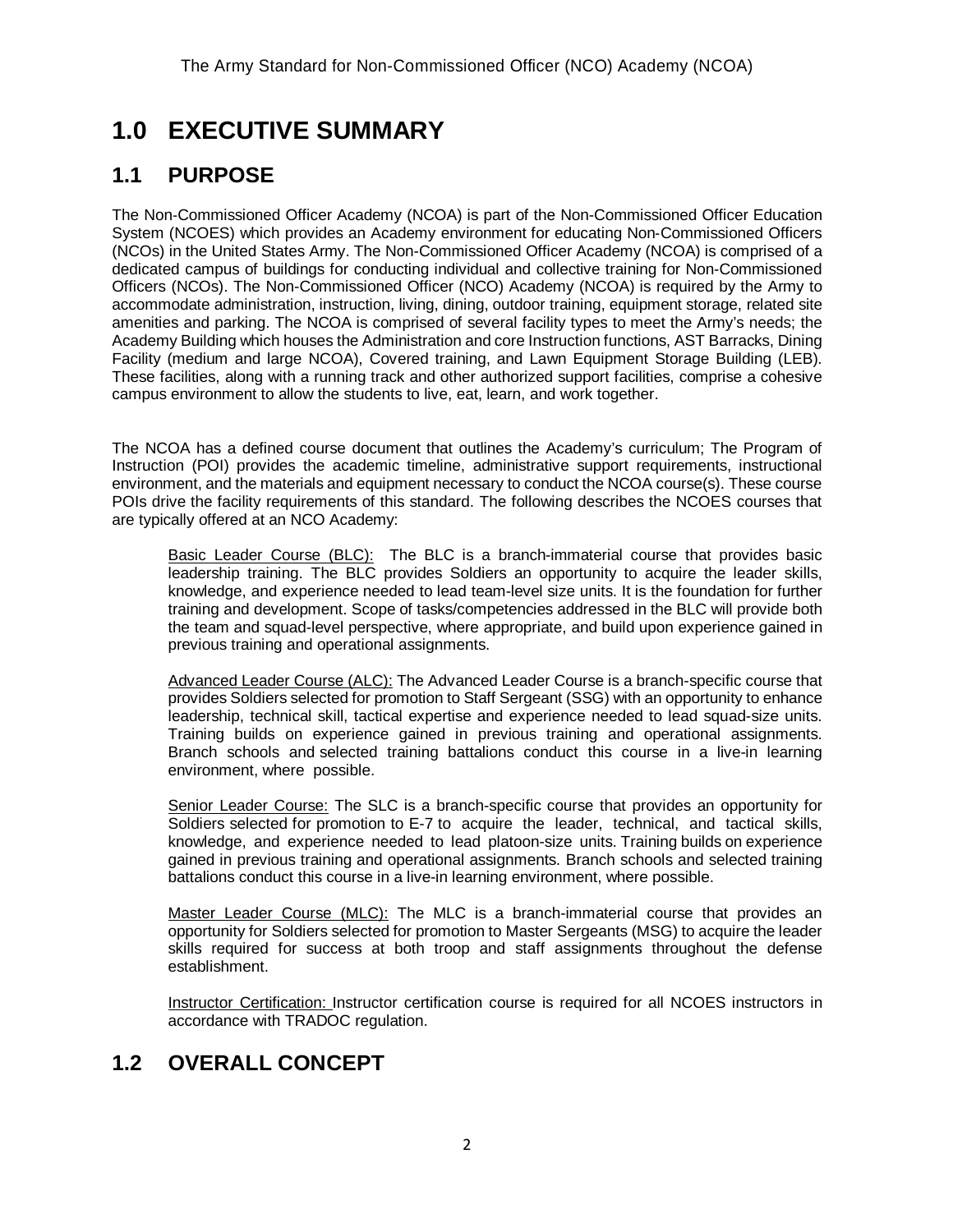A new Standard NCO Academy shall support instruction, feeding, and lodging within a contiguous campus environment consisting of the following major facilities:

#### **- Academy Building**

- **- Advanced Skills Training (AST) barracks \***
- **- Permanent party standard dining facility \***

**\***It is the intent of the Standard to leverage existing lodging and feeding capacity if feasible. Refer to paragraph 2.3 (Dining Facility) and 2.4 (Barracks).

The NCOA size is sourced from the annual through‐put (enrollment) of Soldiers for a given NCOA course(s); through-put is captured the Army Program of Individual Training (ARPRINT) during the Structure Manning Decision Review (SMDR) process. Annual throughput is then converted to an average daily in-session student load. For overall campus concept plans, refer to the U.S. Army Corps of Engineers, Norfolk District, Center of Standardization.

### **1.3 DESCRIPTION**

#### **Academy Building** (Primary Catcode 17120)**:**

Operations/Administration: This space is comprised of offices, special functions, locker/shower rooms, storage, and classroom components. The Operations/Administration area provides command and control, logistical, and administrative support to the training activities.

Instruction: Instruction areas are comprised of classrooms, instructor offices, Instructor break/huddle rooms, and Student break rooms. Special purpose educational spaces may be required beyond those specifically identified in this standard. Those spaces will be sized based upon prevailing industry standards. If a sloped floor Auditorium is required and justified, it will be based upon 15 NSF/PN.

#### **Barracks** (Catcode 72122):

Barracks are comprised of living quarters, toilets, laundry, lounge, storage, and other support spaces. The barracks building can be separated or attached to the Academic building.

#### **Dining** (Catcode 72210):

DFAC is comprised of delivery, storage, preparation, cleaning, and serving and seated dining and utilizes a modified Standard EPDF sized for medium and large NCOA.

#### **Exterior Covered Training Area** (Catcode 17139):

A covered training area is included to provide a sheltered exterior space for POI-based training and instruction. The covered training structure will be attached or very close to the Academic Building classrooms that it supports.

#### **Lawn Equipment Building:**

The LEB provides storage for maintenance equipment and materials for use by the Facility. This building should be detached from the NCOA building.

#### **Parking:**

Vehicular and service access drives, and parking area.

#### **Track and PT pits (**Catcode 75027):

A running track and physical training (PT) pits support the PT instruction of the Academy and should be on or near the campus.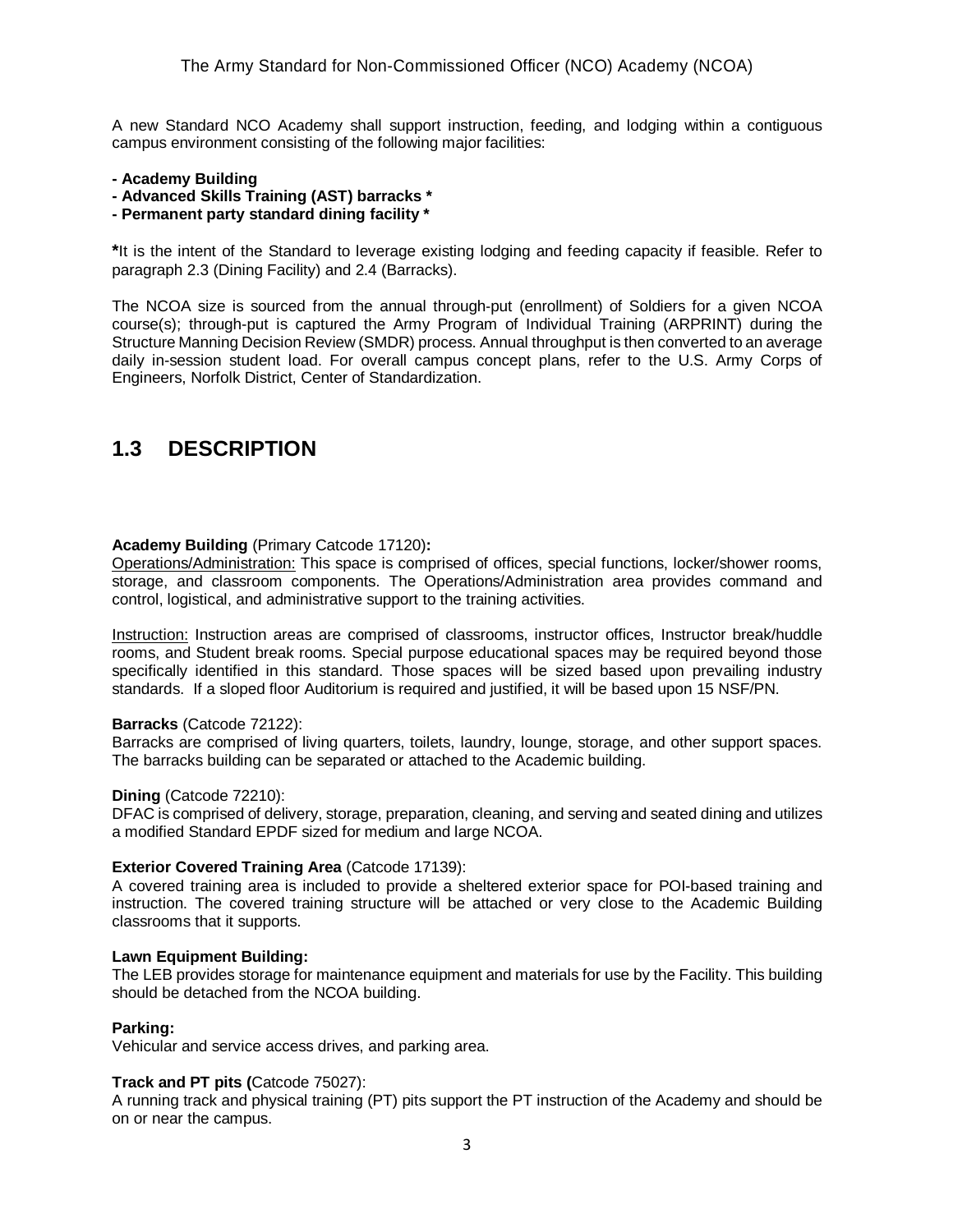### **1.4 APPLICABILITY**

- The Army Standard applies to Active and Reserve Component facilities on Army Installations.
- The Army Standard is mandatory for all construction projects. Facility renovation is addressed under the Guidance section.
- NCOA projects must be reviewed by the USACE designated Center of Standardization (COS) for compliance with the Army Standard.
- All USACE geographic districts will incorporate the mandatory design features described herein in close coordination with the COS for NCOA complexes.

# **1.5 WAIVERS**

- Only the Assistant Chief of Staff for Installation Management has the authority to approve exceptions to the Army Standard.
- Waivers from the Army Standard must be requested in accordance with AR 420-1 and the Army Facilities Standardization Program Charter, latest edition.
- All waiver requests to the Army Standard require COS conflict resolution prior to submission by the Garrison Commander through the IMCOM Region to HQ IMCOM.
- Garrison Army Standard waiver request submissions must be received in sufficient time to allow completion of Facility Design Team review and development of recommendations or courses of action for the Army Facilities Standardization Committee to consider prior to implementation into project design. Late submissions or project delays are not sufficient standalone justification for accelerated review or other dispensation to meeting the Army Standard.
- All waiver requests will include compelling rationale of functional and operational deviations to include substantiating documentation in sufficient detail for the Army to assess implications of approving the waiver.
- All HQDA approved waivers will be documented in installation master plans thereby serving as the installation's modified standards.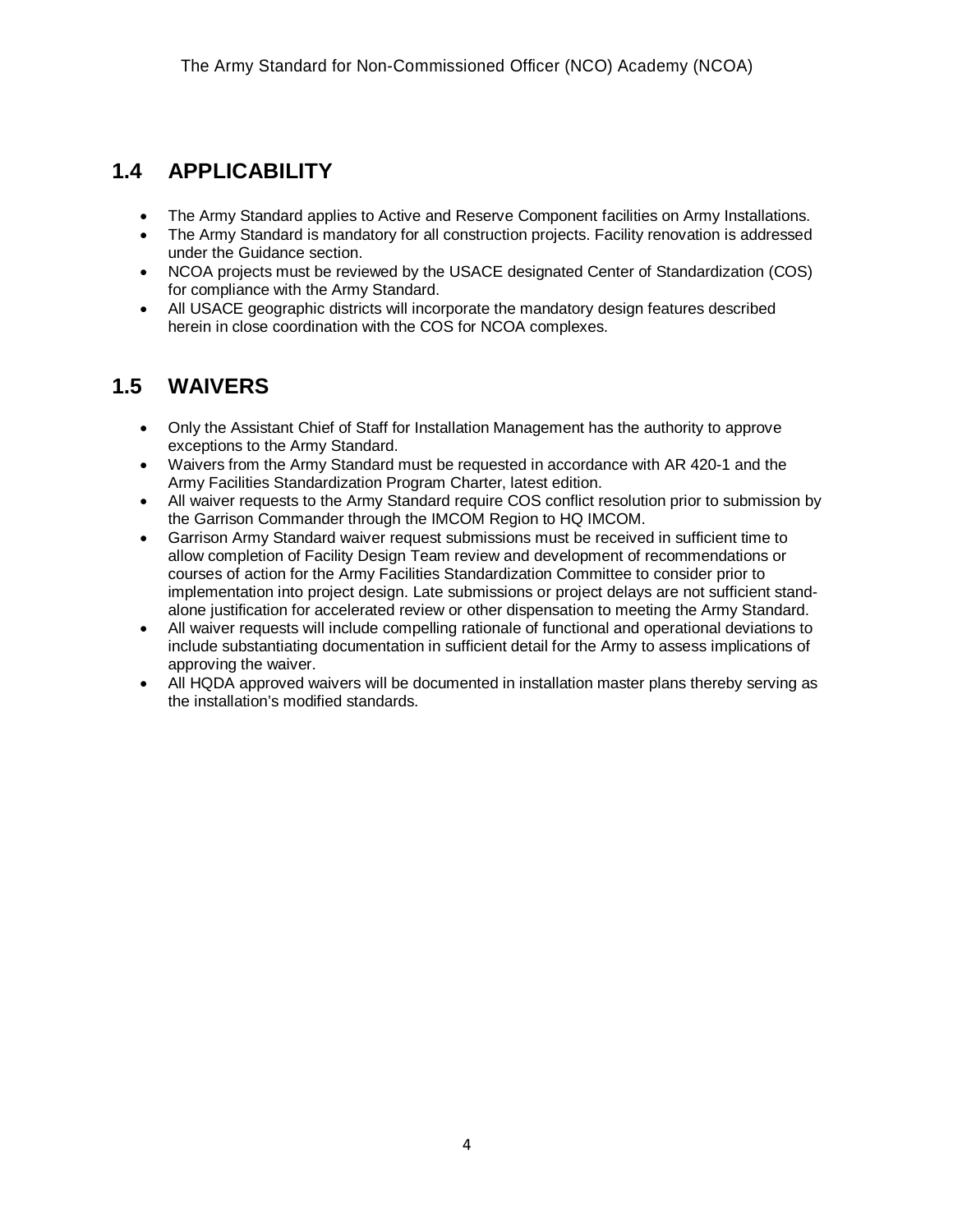# **2.0 NCOA - COMPLEX**

| <b>ITEM</b>                        | <b>MANDATORY CRITERIA</b>                                                                                                                                                                                                                                                                                                                                                                                                                                                                                                                                                                                                                                 |            |                                                                                                                                                                                                                                                                                                                                             |  |
|------------------------------------|-----------------------------------------------------------------------------------------------------------------------------------------------------------------------------------------------------------------------------------------------------------------------------------------------------------------------------------------------------------------------------------------------------------------------------------------------------------------------------------------------------------------------------------------------------------------------------------------------------------------------------------------------------------|------------|---------------------------------------------------------------------------------------------------------------------------------------------------------------------------------------------------------------------------------------------------------------------------------------------------------------------------------------------|--|
|                                    | NCO ACADEMY COMPLEX FACILITIES MAXIMUM GROSS AREA:<br>Provide a complete NCO Academy complex with the following facilities* in<br>accordance with the Gross Square Footage (GSF) allotment indicated. The facility<br>constructed gross area will not exceed 5% of the space allocation to<br>accommodate site, construction, or environmental factors. Square footage will be<br>based on Student load and TDA elements. For most NCO Academies, the sizes<br>will be in accordance with the table below. For academies that fall between size<br>bands, adjust the square footage in accordance with the space allotments<br>provided in this standard. |            |                                                                                                                                                                                                                                                                                                                                             |  |
|                                    | <b>Academy Building</b>                                                                                                                                                                                                                                                                                                                                                                                                                                                                                                                                                                                                                                   |            |                                                                                                                                                                                                                                                                                                                                             |  |
|                                    | Small                                                                                                                                                                                                                                                                                                                                                                                                                                                                                                                                                                                                                                                     | 37,100 GSF | (each, 128 PN)                                                                                                                                                                                                                                                                                                                              |  |
|                                    | Medium                                                                                                                                                                                                                                                                                                                                                                                                                                                                                                                                                                                                                                                    | 62,990 GSF | (each, 256 PN)                                                                                                                                                                                                                                                                                                                              |  |
|                                    | Large                                                                                                                                                                                                                                                                                                                                                                                                                                                                                                                                                                                                                                                     | 84,200 GSF | (each, 384 PN)                                                                                                                                                                                                                                                                                                                              |  |
| Gross Area of<br><b>Facilities</b> | the required TDY billeting population.<br><b>Exterior Covered Training</b>                                                                                                                                                                                                                                                                                                                                                                                                                                                                                                                                                                                |            | <b>Barracks Building</b> – Refer to paragraph 2.4. Barracks will be sized based upon                                                                                                                                                                                                                                                        |  |
|                                    | <b>Covered Training</b>                                                                                                                                                                                                                                                                                                                                                                                                                                                                                                                                                                                                                                   | 12 GSF/PN  | One per NCOA                                                                                                                                                                                                                                                                                                                                |  |
|                                    | <b>Lawn Equipment Building:</b>                                                                                                                                                                                                                                                                                                                                                                                                                                                                                                                                                                                                                           |            |                                                                                                                                                                                                                                                                                                                                             |  |
|                                    | <b>LEB</b>                                                                                                                                                                                                                                                                                                                                                                                                                                                                                                                                                                                                                                                | 1,000 GSF  | One per NCOA                                                                                                                                                                                                                                                                                                                                |  |
|                                    | Permanent Party Dining Facility (DFAC) - Refer to paragraph 2.3<br>Notes:<br>Student Load' unless noted otherwise<br>ARE NOT INCLUDED in the NSF number of this Army Standard.<br>3. For building area calculations and measurements, refer to UFC 1-200-01                                                                                                                                                                                                                                                                                                                                                                                               |            | 1. Where used in this document, PN = Personnel = 'Average Daily in-session<br>2. Where identified, Net Square Footages (NSF) represents actual measured<br>floor area. Scope adjustments (such as half-scope spaces), where applicable,                                                                                                     |  |
| Anti-Terrorism/Force<br>Protection | "uninhabited".                                                                                                                                                                                                                                                                                                                                                                                                                                                                                                                                                                                                                                            |            | Facilities will meet security requirements IAW UFC 4-010-01, DoD Minimum Anti-<br>terrorism Standards for Buildings, latest edition. All instructional (including exterior<br>covered training), operational, and living facilities of this Standard are classified<br>as "Primary Gathering". The Lawn Equipment Building is classified as |  |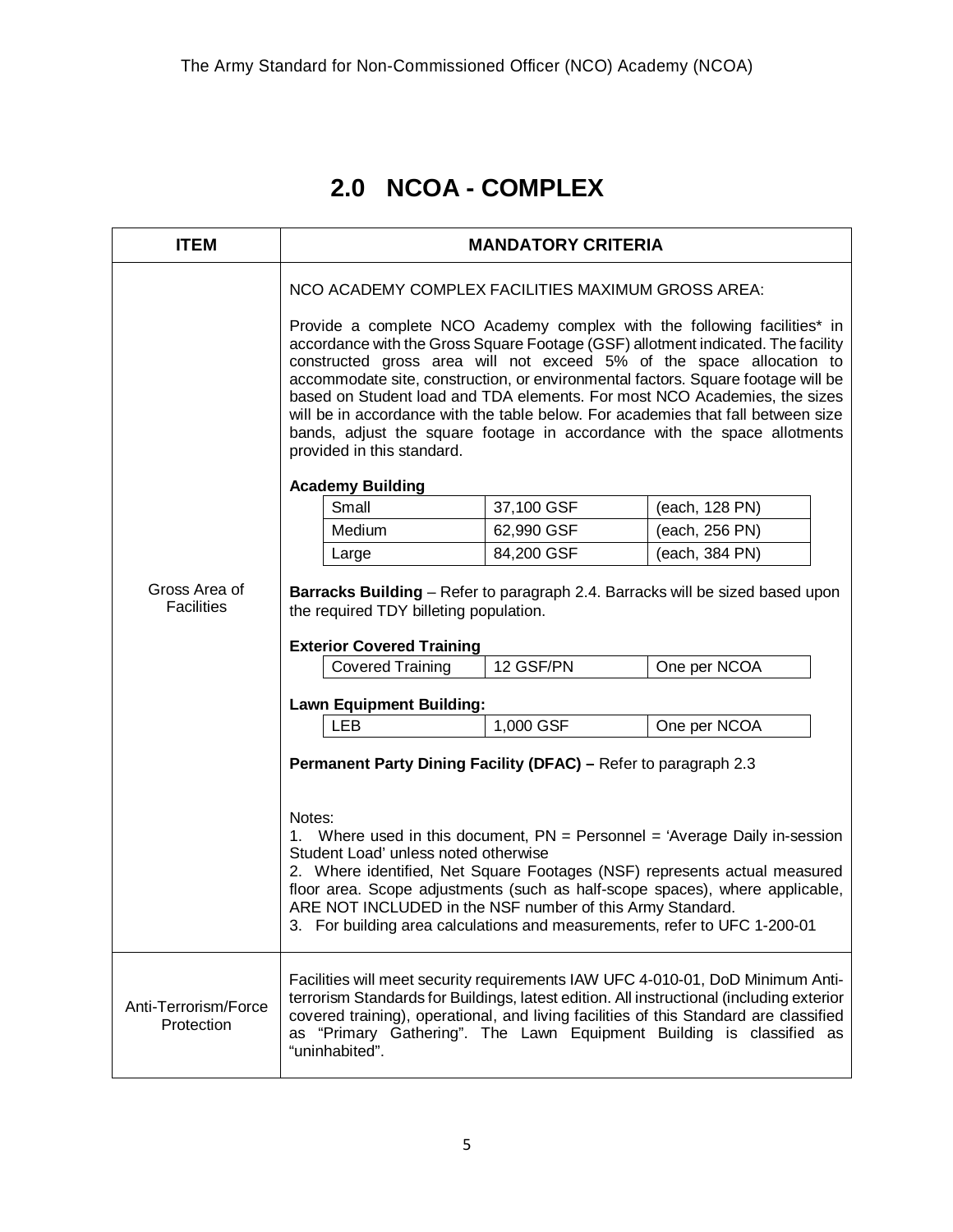| <b>ITEM</b>                                                        | <b>MANDATORY CRITERIA</b>                                                                                                                                                                                                                                                                                                                                                                                                                                                                                                                            |
|--------------------------------------------------------------------|------------------------------------------------------------------------------------------------------------------------------------------------------------------------------------------------------------------------------------------------------------------------------------------------------------------------------------------------------------------------------------------------------------------------------------------------------------------------------------------------------------------------------------------------------|
| Accessibility                                                      | To the maximum extent that is reasonable and practicable without degrading<br>the facility's military utility, comply with Architectural Barriers Act (ABA)<br>Chapters 1 and 2 as well as Chapters 3 through 10 of the Americans With<br>Disabilities Act and Architectural Barriers Act Accessibility Guidelines for<br>Buildings and Facilities, current version.                                                                                                                                                                                 |
| Parking                                                            | Parking will be provided for staff, government and service vehicles, students and<br>visitors. Total parking space allocation for the complex will be designed based on<br>current Tables of Distribution and Allowances (TDA). Parking to be provided on<br>the basis of 100% of TDA staff and 80% of average daily student load.                                                                                                                                                                                                                   |
| Maximum Site<br><b>Planning Distances</b>                          | Site the NCOA facilities on a contiguous site, minimizing distances among the<br>NCOA building, the DFAC, and the Barracks for efficient circulation of staff and<br>students on connecting walkways. The track may be a 1/4 mile track or<br>alternatively, it may be a 1 mile perimeter loop around the campus. However,<br>the distance between the track and the NCOA building will not exceed $\frac{1}{4}$ mile.<br>The Covered Training should abut the building, but if detached will be no further<br>than 200 feet from the Building exit. |
| Signage                                                            | Adequate interior and exterior identification signage will be provided for all site<br>amenities and spaces for wayfinding of students and visitors, and staff.                                                                                                                                                                                                                                                                                                                                                                                      |
| Technical Design and<br>Standards                                  | Apply Military Criteria and Building Code requirements in accordance with UFC<br>1-200-01 DoD Building Code (General Building Requirements), latest version,<br>and the NCOA Standard Design Criteria.                                                                                                                                                                                                                                                                                                                                               |
| <b>Building Systems</b>                                            | All buildings systems comprising the building's infrastructure, including mechanical<br>(heating, ventilating and air-conditioning), plumbing (water and sewer) electrical<br>(lighting and power), Fire Protection, and communications, will be designed to<br>accommodate the Peak Design Capacity.                                                                                                                                                                                                                                                |
| <b>Energy Performance</b><br>and Sustainable<br>Design Development | Facilities will be designed to meet current sustainable development and design<br>policy requirements as established by the Department of Defense.                                                                                                                                                                                                                                                                                                                                                                                                   |
| <b>Exterior Lighting</b>                                           | Exterior lighting systems will be provided for parking areas, sidewalks,<br>interconnecting buildings, service yards, service drives, outdoor training areas,<br>and other areas within the complex, as required, in accordance with IESNA<br>(Illuminating Engineering Society of North America) recommendations and<br>applicable UFCs.                                                                                                                                                                                                            |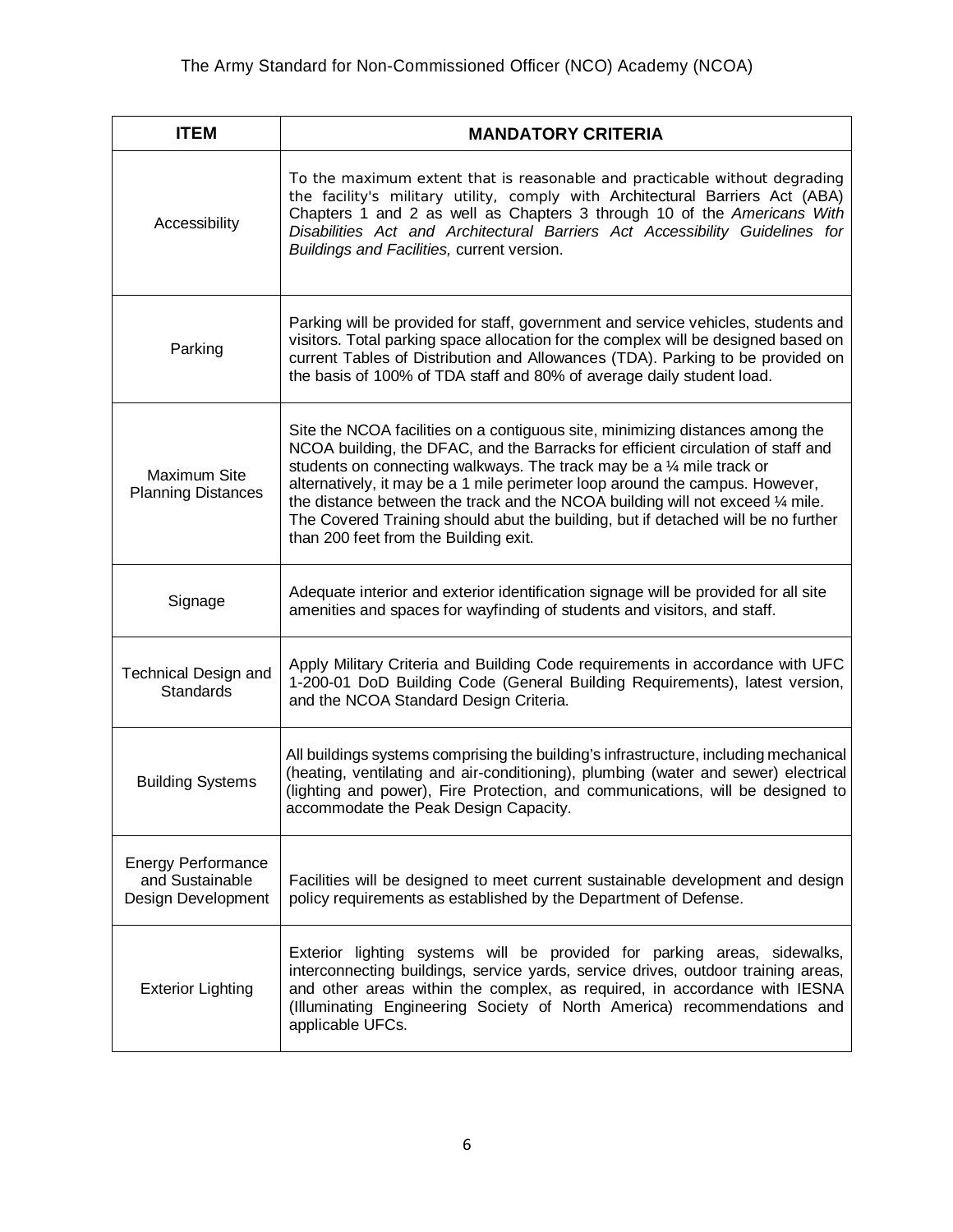|                                                                                                                                                                                                                      | ITEM | <b>MANDATORY CRITERIA</b>                                                                                                                                                                                                                                                                                                                                                                                                                                                                                                                                                                                                                                                                                                                                                                                               |
|----------------------------------------------------------------------------------------------------------------------------------------------------------------------------------------------------------------------|------|-------------------------------------------------------------------------------------------------------------------------------------------------------------------------------------------------------------------------------------------------------------------------------------------------------------------------------------------------------------------------------------------------------------------------------------------------------------------------------------------------------------------------------------------------------------------------------------------------------------------------------------------------------------------------------------------------------------------------------------------------------------------------------------------------------------------------|
| event of conflicts, the most stringent guidance will apply.<br>Telecommunications<br>UFC 3-580-01 based on functional purpose of the various spaces.<br>requirements to serve digital (automation aided) classrooms. |      | Telecommunications infrastructure will meet applicable UFCs and American<br>National Standards Institute / Telecommunications Industry Association /<br>Electronic Industries Alliance (ANSI/TIA/EIA) 568 and 569 requirements. In the<br>The facility must connect to the Installation telecommunications (voice and data)<br>system through the outside plant (OSP) underground infrastructure per UFC 3-<br>580-01. Connections to OSP cabling system will be from each facilities main cross<br>connect located in main telecommunications rooms or telecommunications rooms<br>closest to OSP access point. Telecommunications outlets will be provided per<br>Telecommunications Rooms will be provided for the voice and data network in<br>accordance with UFC 3-580-01 criteria and ANSI/EIA/TIA-569-B and 569 |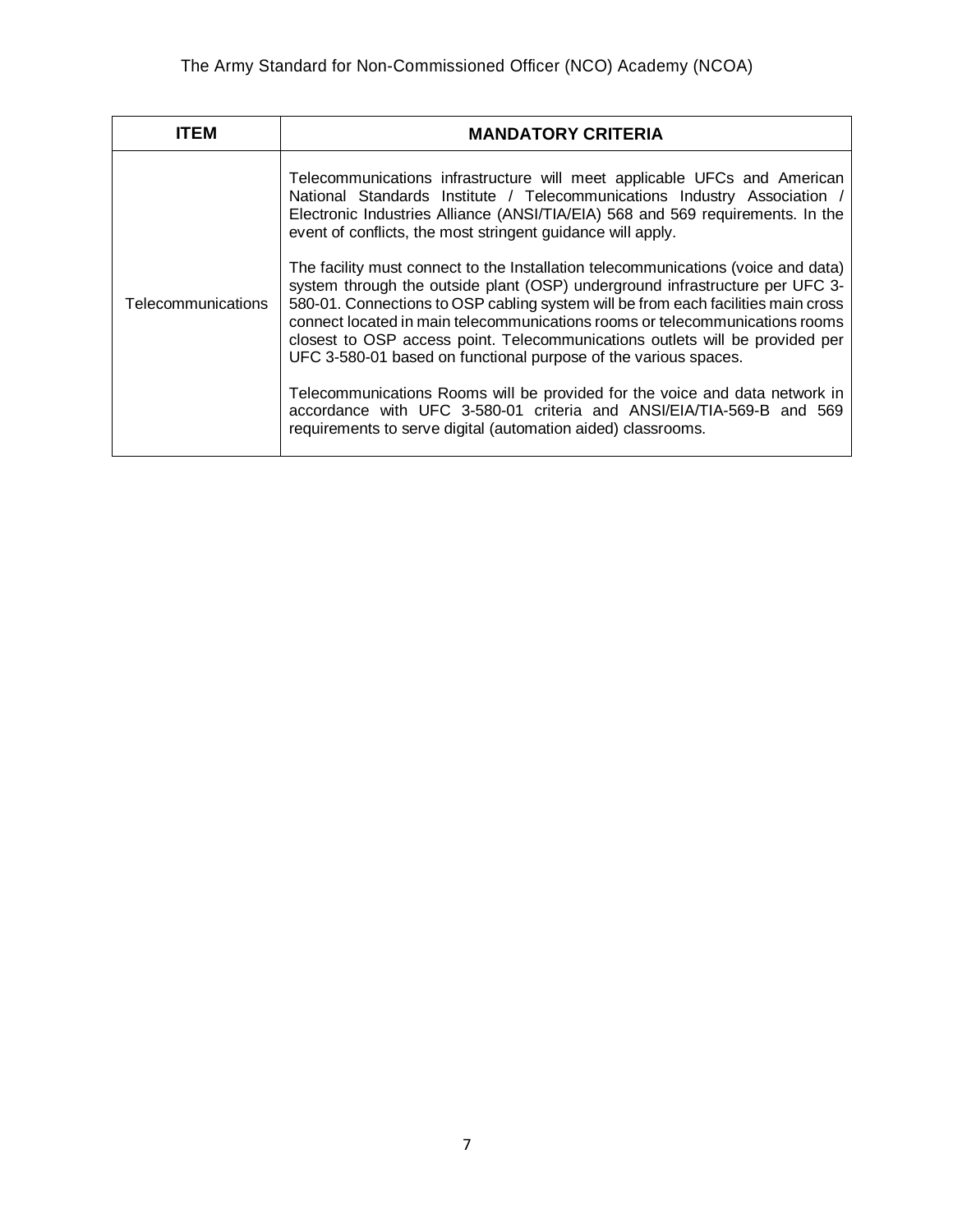# **2.1 NCOA - ACADEMIC BUILDING**

| <b>ITEM</b>                                                 | <b>MANDATORY CRITERIA</b>                                                                                                                                                                                                                                                                                                                                                                                                                                                                                                                                                                                                                                                                                                                                                                                                                                                                                                                                                                                                                                                                                                                                                                                                      |
|-------------------------------------------------------------|--------------------------------------------------------------------------------------------------------------------------------------------------------------------------------------------------------------------------------------------------------------------------------------------------------------------------------------------------------------------------------------------------------------------------------------------------------------------------------------------------------------------------------------------------------------------------------------------------------------------------------------------------------------------------------------------------------------------------------------------------------------------------------------------------------------------------------------------------------------------------------------------------------------------------------------------------------------------------------------------------------------------------------------------------------------------------------------------------------------------------------------------------------------------------------------------------------------------------------|
| Capacity vs<br>Population                                   | The Academy Building will be designed to meet the Design Capacity determined<br>by the program POI.                                                                                                                                                                                                                                                                                                                                                                                                                                                                                                                                                                                                                                                                                                                                                                                                                                                                                                                                                                                                                                                                                                                            |
| <b>Facility Programming</b>                                 | Administration and Instruction Facilities are designed to support the POI and<br>associated instruction, operations, and logistics.                                                                                                                                                                                                                                                                                                                                                                                                                                                                                                                                                                                                                                                                                                                                                                                                                                                                                                                                                                                                                                                                                            |
| <b>Staff</b><br>Private and Semi-<br><b>Private Offices</b> | Medium NCOA will include the following (adjust as required for small and large<br>NCOA)<br>Provide private offices:<br>One (1) Commandant (150 NSF each);<br>One (1) Deputy Commandant (110 NSF each);<br>One (1) CRS Manager (100 NSF each)<br>Small facility: One (1) Office (100 NSF each)<br>Medium facility: Two (2) Offices (100 NSF each)<br>Large facility: Three (3) Offices (100 NSF each)<br>Provide semi-private offices:<br>One (1) receptionist-type 6'x8' workstation;<br>Small facility provide: Three (3) Standard 6'x8' workstations.<br>Medium facility provide: Four (4) standard 6'x8' workstations<br>Large facility provide: Six (6) standard 6'x8' workstations<br>Offices are provided based on the approved TDA. Allocation of private and<br>Semi-private offices will be confirmed by the installation.<br>Staff offices will be arranged to form an administration suite. The administration<br>suite will include: waiting, staff work room, and the conference room.<br>SF allotment: Non-instructor staff are allotted admin space based on 130 NSF<br>per non-instructor TDA plus special purpose space. This allotment includes 'in-<br>suite" circulation, or aisle space between cubicles. |
| Waiting                                                     | Provide a waiting area adjacent to the reception desk within the administration<br>suite to accommodate NCOA visitors. Waiting area will be sized based on 10 SF<br>per person to be served. Provide a minimum 20 NSF coat closet adjacent to and<br>accessible from the waiting area.<br>SF allotment: Based on AR 405-70 for the following anticipated simultaneous<br>visitors:<br>Small facility: eight (10) guests<br>Medium facility: ten (12) guests<br>Large facility: twelve (14) guests                                                                                                                                                                                                                                                                                                                                                                                                                                                                                                                                                                                                                                                                                                                              |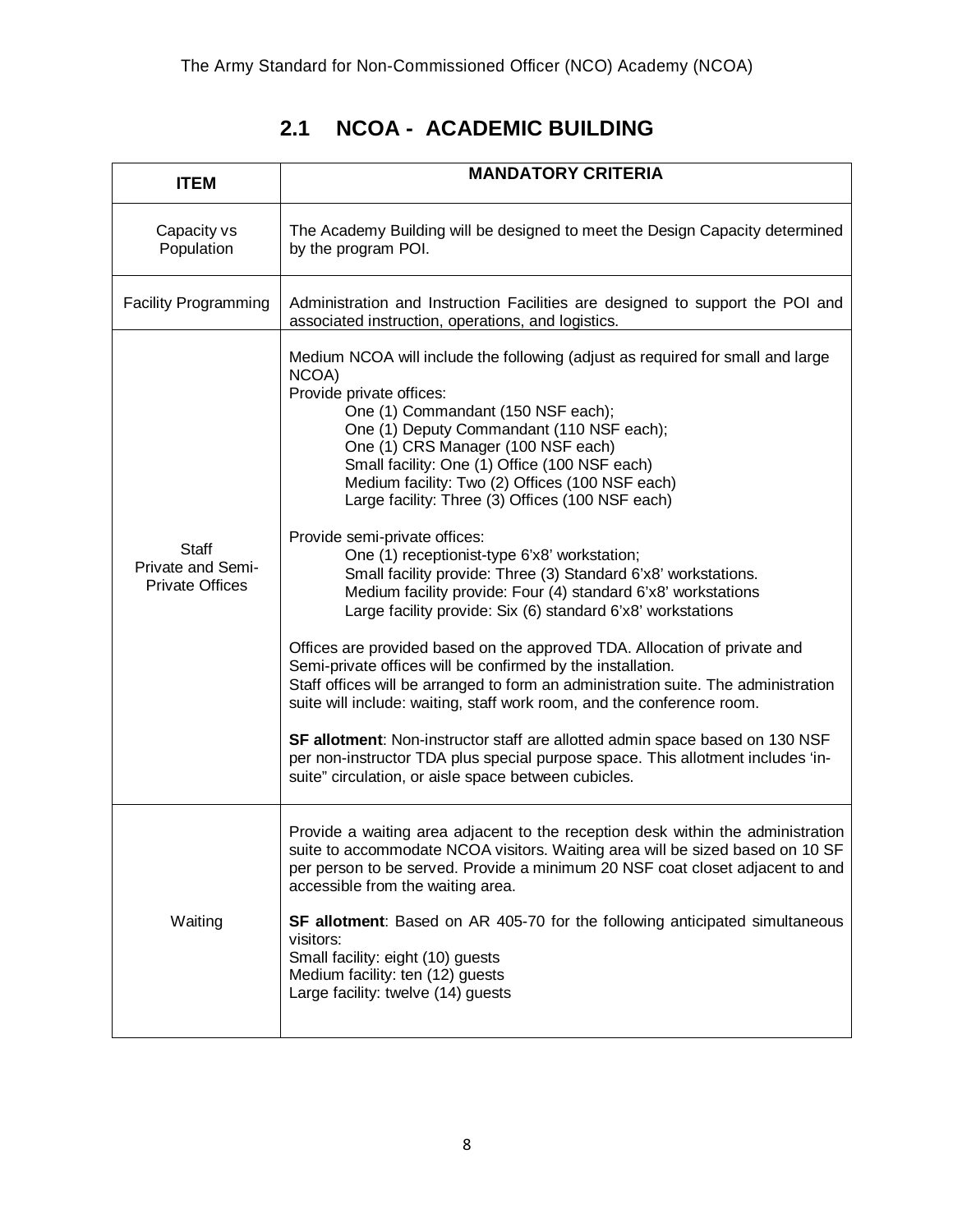| <b>ITEM</b>             | <b>MANDATORY CRITERIA</b>                                                                                                                                                                                                                                                                 |
|-------------------------|-------------------------------------------------------------------------------------------------------------------------------------------------------------------------------------------------------------------------------------------------------------------------------------------|
| <b>Staff Work Room</b>  | Provide a minimum 150 NSF staff work room within the administration suite,<br>capable of accommodating copiers, work tables, mail room equipment and mail<br>slots.                                                                                                                       |
|                         | <b>SF allotment:</b> Based on allotment of 10 NSF per non-instructor TDA                                                                                                                                                                                                                  |
|                         | Provide a VTC-enabled Conference room within the administration suite for<br>command and instructor staff use. Conference room will be equipped to provide<br>video teleconferencing capability. Provide a minimum 20 NSF A/V control closet<br>accessed from within the conference room. |
| Conference Room         | SF allotment: Conference room will be sized based on the following allowance:<br>150 SF + 12 SF per TDA;                                                                                                                                                                                  |
|                         | Small facility: 28 TDA = 480 NSF<br>Medium facility: 50 TDA = 750 NSF<br>Large facility: 72 TDA = 1000 NSF                                                                                                                                                                                |
| <b>Staff Duty</b>       | Provide a 64 NSF Staff Duty area with a counter station and securable cabinets<br>in the main entrance Lobby. Serves as security checkpoint and has monitors for<br>the security cameras that are located throughout the facility.                                                        |
| <b>Staff Break Room</b> | Provide a Staff Break Room. Locate off of the primary corridor within close<br>proximity of the administrative suite.                                                                                                                                                                     |
| (non-instruction staff) | SF allotment: Provide space based on 30 NSF per non-instructor TDA staff.                                                                                                                                                                                                                 |
| <b>Lactation Room</b>   | Provide private lactation room in accordance with Army Policy for building<br>occupant use. Design criteria will be in accordance with AIA's Lactation Room<br>Design.                                                                                                                    |
|                         | SF allotment: 100 NSF                                                                                                                                                                                                                                                                     |
| <b>Record Storage</b>   | Provide a secured lockable storage room, near the administration area, with<br>controlled access to store test material and other files.                                                                                                                                                  |
|                         | <b>SF allotment:</b><br>1.5 NSF/PN.                                                                                                                                                                                                                                                       |
| <b>Staff Toilets</b>    | Provide separate, single occupant, male and female toilet rooms. Toilet Rooms<br>will be located near the Administrative Suite for the use of administrative<br>personnel and authorized visitors only. Staff toilets will be ABA compliant.                                              |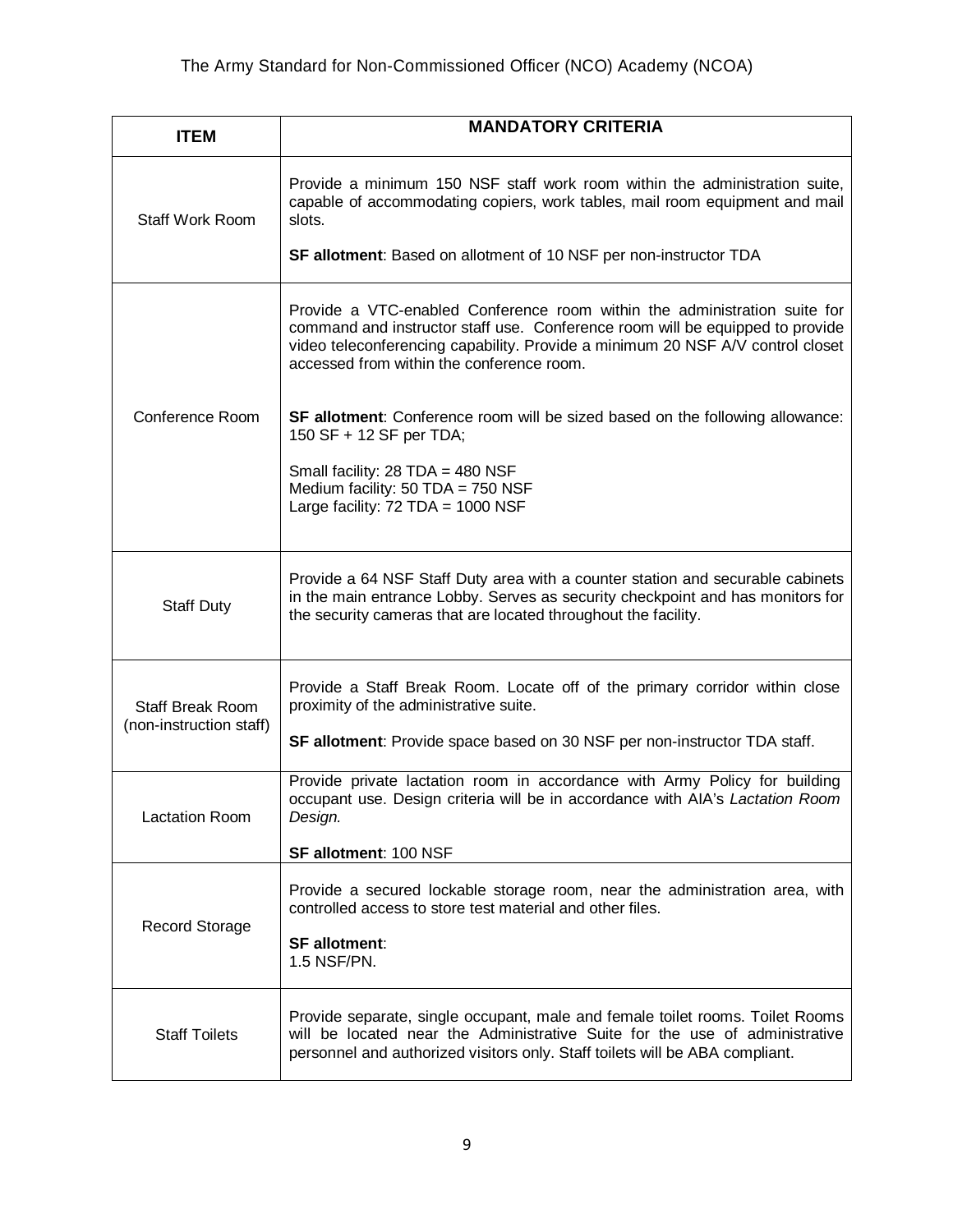| <b>ITEM</b>                   | <b>MANDATORY CRITERIA</b>                                                                                                                                                                                                                                                                                                                                                                                                                                                                                                                                                                                                                                                                |  |
|-------------------------------|------------------------------------------------------------------------------------------------------------------------------------------------------------------------------------------------------------------------------------------------------------------------------------------------------------------------------------------------------------------------------------------------------------------------------------------------------------------------------------------------------------------------------------------------------------------------------------------------------------------------------------------------------------------------------------------|--|
| Large Training<br>Classroom   | Provide one (1) large AV and technology enabled group training classroom<br>capable of accommodating the approved average daily student load plus the TDA<br>staff and instructors. The room will be centrally located as well as visible from the<br>main entrance. A raised platform will be provided. The platform and gathering<br>area should accommodate persons with disabilities.<br><b>SF allotment:</b><br>17 NSF per (Students+TDA)                                                                                                                                                                                                                                           |  |
| <b>Common Toilet</b><br>Rooms | Provide separate Male and Female Common Toilet Rooms. Provide per IBC.<br>The assumed Male/Female ratio for toilet fixtures will be 60/40.<br>Common Toilet rooms will be along a main corridor, near the large classroom,<br>small group classrooms, student break rooms, Instructor huddle/break rooms,<br>and the administration suite.                                                                                                                                                                                                                                                                                                                                               |  |
| In-Processing                 | Provide two (2) rooms, each accessed from within the Large group classroom.<br>Rooms will be used for separation of Men and Women during in-processing<br>activities.<br>SF allotment: 100 NSF each room                                                                                                                                                                                                                                                                                                                                                                                                                                                                                 |  |
| <b>Drinking Fountains</b>     | Provide drinking fountains per IBC, along the primary corridors in close proximity<br>to the toilet and locker rooms.                                                                                                                                                                                                                                                                                                                                                                                                                                                                                                                                                                    |  |
| Storage<br>Area               | General Storage adjacent to and accessible from the large group classroom for<br>storage of tables, chairs, military paraphernalia to support the Large group training<br>classroom and adjacent outdoor PT. include a 50 NSF storage closet located<br>adjacent to and accessible from the Large group classroom for Audio/Video<br>equipment and controls. Storage core will be configured to support classroom<br>furniture storage. These should be accessible from the main corridor and be<br>located centrally in the building.<br>General building maintenance/Storage: Provide to support facility functions.<br><b>SF allotment:</b> Total approximately 3.5 % of building GSF |  |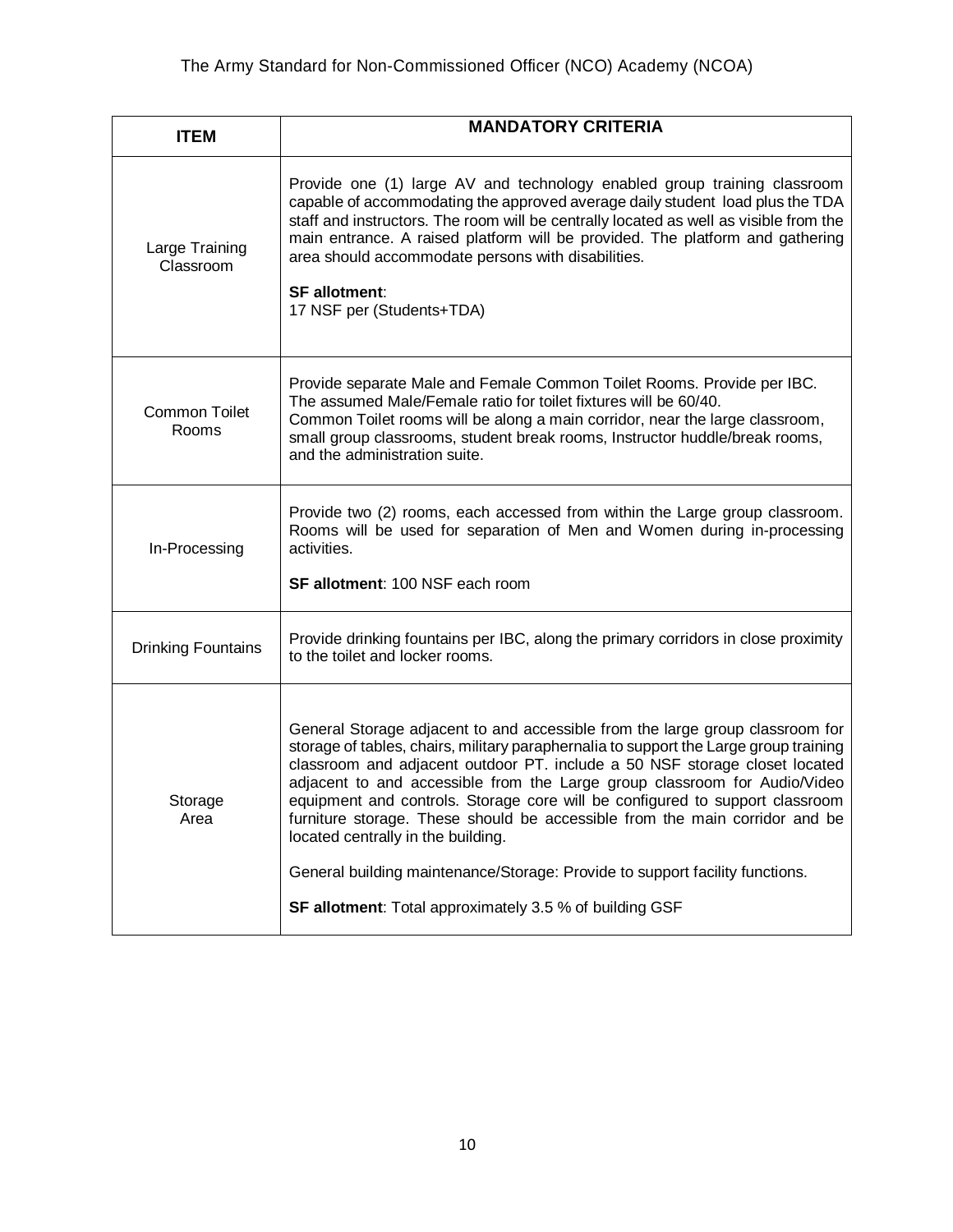| <b>ITEM</b>                  | <b>MANDATORY CRITERIA</b>                                                                                                                                                                                                                                                                                                                                                                                                                                                                                                                                                                                                                                                                                                                                                                                                                                                                                                                                  |                      |        |       |  |
|------------------------------|------------------------------------------------------------------------------------------------------------------------------------------------------------------------------------------------------------------------------------------------------------------------------------------------------------------------------------------------------------------------------------------------------------------------------------------------------------------------------------------------------------------------------------------------------------------------------------------------------------------------------------------------------------------------------------------------------------------------------------------------------------------------------------------------------------------------------------------------------------------------------------------------------------------------------------------------------------|----------------------|--------|-------|--|
| Locker Rooms                 | The following functional areas are mandatory in the general area referred to as<br>"Locker Room" for both men and women.<br>Locker/Dressing Area<br>Grooming Area<br>$\bullet$<br>Shower Area with private shower stalls. Gang showers are NOT<br>permitted.<br><b>Restroom facilities</b><br>A separate men's and women's locker room will be provided with all functions<br>listed above provided. Locker Rooms must be efficiently zoned so that the<br>restroom functions are close to the entrance of the locker room, and do not require<br>unnecessary passage of restroom users through the locker and shower area.<br>The number of lockers will be based on the number of soldiers to be served. The<br>assumed Male/Female ratio for lockers will be 80/20.<br>Toilets provided within the Locker Room will count toward the total required<br>number of fixtures for the Academy building as calculated per IBC based on the<br>occupant load. |                      |        |       |  |
|                              | Showers will be provided based on the following table:                                                                                                                                                                                                                                                                                                                                                                                                                                                                                                                                                                                                                                                                                                                                                                                                                                                                                                     |                      |        |       |  |
|                              | <b>FUNCTION</b>                                                                                                                                                                                                                                                                                                                                                                                                                                                                                                                                                                                                                                                                                                                                                                                                                                                                                                                                            | <b>FACILITY SIZE</b> |        |       |  |
|                              |                                                                                                                                                                                                                                                                                                                                                                                                                                                                                                                                                                                                                                                                                                                                                                                                                                                                                                                                                            | Small                | Medium | Large |  |
|                              | Men's Showers                                                                                                                                                                                                                                                                                                                                                                                                                                                                                                                                                                                                                                                                                                                                                                                                                                                                                                                                              | 8                    | 12     | 18    |  |
|                              | <b>Women's Showers</b>                                                                                                                                                                                                                                                                                                                                                                                                                                                                                                                                                                                                                                                                                                                                                                                                                                                                                                                                     | 4                    | 6      | 9     |  |
|                              |                                                                                                                                                                                                                                                                                                                                                                                                                                                                                                                                                                                                                                                                                                                                                                                                                                                                                                                                                            |                      |        |       |  |
| Computer<br>Maintenance Room | Provide a Computer Maintenance Room in close proximity to the administration<br>suite. In the absence of established industry space planning standards, use the<br>following allotment.<br><b>SF allotment: 3 NSF/PN</b>                                                                                                                                                                                                                                                                                                                                                                                                                                                                                                                                                                                                                                                                                                                                   |                      |        |       |  |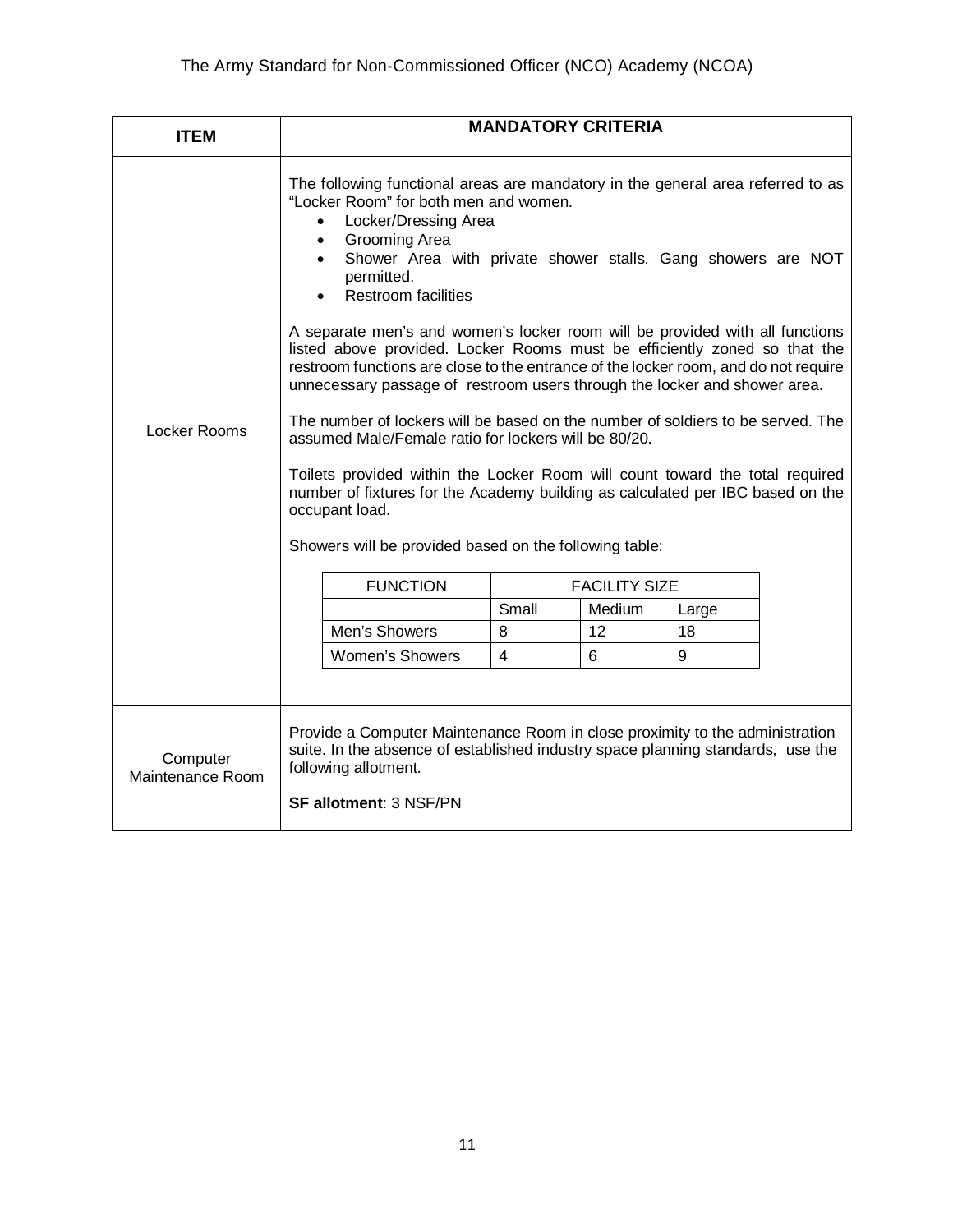| <b>ITEM</b>                         | <b>MANDATORY CRITERIA</b>                                                                                                                                                                                                                                                                                                                                                          |
|-------------------------------------|------------------------------------------------------------------------------------------------------------------------------------------------------------------------------------------------------------------------------------------------------------------------------------------------------------------------------------------------------------------------------------|
|                                     | The number of Classrooms is determined both by the specific POI and the<br>average daily load for the NCOA.<br>(e.g. (256 students/16 students per classroom) = 16 classrooms)                                                                                                                                                                                                     |
|                                     | 16PN Classrooms is the standard and will be approximately 960 NSF each. Each<br>classroom includes sixteen (16) soldier desks, one (1) instructor desk and one (1)<br>visitor desk. For classrooms accommodating fewer than 16, determine if it is cycle<br>cost effective to provide these in light of the predominant use of 16 PN<br>classrooms. If so, adjust NSF accordingly. |
| Classrooms                          | Classrooms will be clustered in groups of four (4) if possible, around a secondary<br>hub/que area.                                                                                                                                                                                                                                                                                |
|                                     | Classroom Infrastructure must support digital automation-aided based learning in<br>accordance with TRADOC's Enterprise Classroom technology standards                                                                                                                                                                                                                             |
|                                     | Provide a minimum 36 S.F. storage space (included in the classroom allotment)<br>within each classroom space allotment for storage of classroom resources.                                                                                                                                                                                                                         |
|                                     | <b>SF allotment:</b> approximately 60 NSF each student (Classroom only)                                                                                                                                                                                                                                                                                                            |
|                                     | Provide one private office per instructor. Each classroom will have two (2)<br>instructor offices. Instructor offices will be accessed from within the classroom.<br>These offices allow counseling as well as course and student management<br>activities of the instructor.                                                                                                      |
| Instructor (SGL)<br><b>Offices</b>  | The instructor office space follows the utilization of Real Property, AR 405-70, and<br>the GIB standard. This space is required in accordance with the approved TDA<br>for authorized personnel.                                                                                                                                                                                  |
|                                     | The instructor to soldier ratio is 1/8.<br>(e.g. $(16$ students/8 students per instructor) = 2 instructors per classroom)                                                                                                                                                                                                                                                          |
|                                     | SF allotment: (1) 100 NSF office per instructor                                                                                                                                                                                                                                                                                                                                    |
| Senior Instructor<br>(SSGL) Offices | Provide one private office per Senior Instructor.<br>Senior instructors are provided at a ratio of 1 SSGL per 4 SGLs.                                                                                                                                                                                                                                                              |
|                                     | (e.g. (16 classrooms $X$ 2 Instructors) = 32 Instructors, (32 Instructors / 4<br>Instructors per SSGL) = 8 SSGLs)                                                                                                                                                                                                                                                                  |
|                                     | SSGL Offices will be located near the classroom clusters along a main corridor                                                                                                                                                                                                                                                                                                     |
|                                     | SF allotment: (1) 100 NSF office per Senior instructor                                                                                                                                                                                                                                                                                                                             |
|                                     |                                                                                                                                                                                                                                                                                                                                                                                    |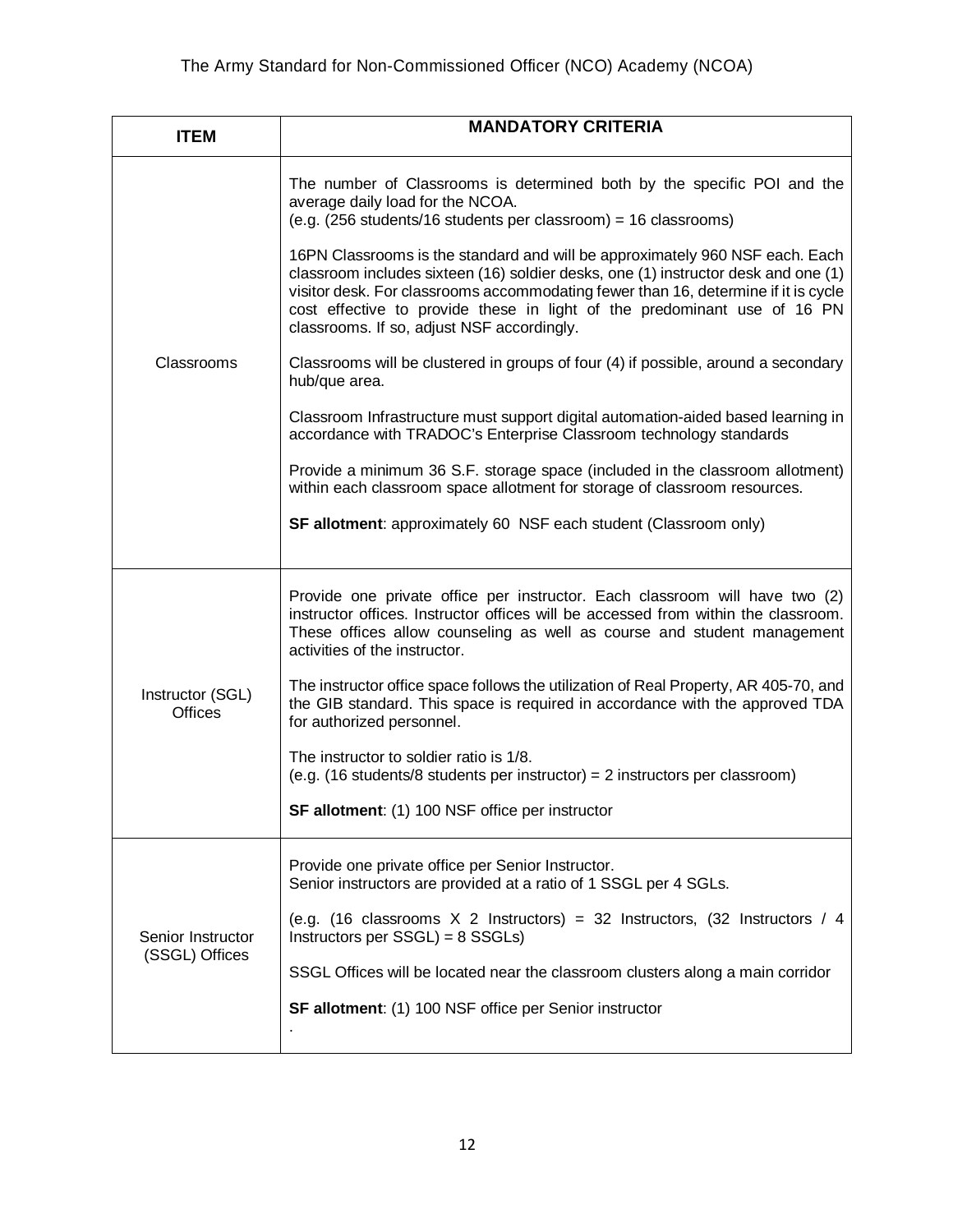| <b>ITEM</b>                     | <b>MANDATORY CRITERIA</b>                                                                                                                                                                                                                                                                                                                                                                                                                                                                                                                                                                                                                                    |
|---------------------------------|--------------------------------------------------------------------------------------------------------------------------------------------------------------------------------------------------------------------------------------------------------------------------------------------------------------------------------------------------------------------------------------------------------------------------------------------------------------------------------------------------------------------------------------------------------------------------------------------------------------------------------------------------------------|
| Instructor<br>Huddle/Break Room | Provide a combined Huddle/Break Room for instructor and senior instructor use.<br>Huddle/Break rooms may be efficiently provided for each grouping of<br>classrooms (typically in 4 classroom Quads).<br>SF allotment: 30 NSF per instructor served.                                                                                                                                                                                                                                                                                                                                                                                                         |
| <b>Student Break Room</b>       | Provide Student Break Rooms. The space will be accessible from a main<br>corridor and generally located in close proximity to classrooms and toilet rooms.<br>It may be 'zoned' to accommodate groups of students as well as individuals.<br>SF allotment: 8 to 10 SF per student (depending on climate).                                                                                                                                                                                                                                                                                                                                                    |
| Vestibules                      | A vestibule or air lock will be provided at primary and secondary building<br>entrances. Vestibules will be provided as required by code.                                                                                                                                                                                                                                                                                                                                                                                                                                                                                                                    |
| Lobby and Corridors             | Provide a well-lit entrance lobby with wayfinding.<br>Provide as required for circulation. Minimum corridor width will be as required by<br>applicable codes, but not less than 8 ft for classroom corridors. Main corridors will<br>be 10 to 12 ft wide. Secondary corridors will be 6 ft minimum.<br>Overhang or recess at exterior doors is desirable for weather protection.<br>Coordinate user requirements for access control of exterior corridor doors. Where<br>equipment on carts or dollies is regularly moved through corridors, add<br>requirement for wall guard and corner guard protection.<br>SF allotment (lobby) 3 to 4 NSF per occupant: |
| <b>Stairs</b>                   | Provide as required for circulation and egress in multi-story buildings. Interior<br>stairs are preferable in most climates. A stair will be conveniently located near the<br>Lobby/Elevator/Public Entrance to the building. Minimum stair width will be as<br>required by applicable codes, but not less than 48 inches.                                                                                                                                                                                                                                                                                                                                   |
| Elevator                        | Provide at least one passenger elevator in each multi-story building.<br>The passenger elevator will be located adjacent to the main corridor, near the<br>main entry. If required, a freight elevator will be located near the receiving area if<br>provided.<br>Provide one elevator machine room in each multi-story building adjacent to the<br>elevator and adjacent corridor. Size to comply with equipment and code<br>requirements.                                                                                                                                                                                                                  |
| <b>Janitor Closets</b>          | Provide a minimum of one (1) janitor closet on each floor of the building. Room<br>will be minimum 50 S.F. Room will be accessed from the corridor.                                                                                                                                                                                                                                                                                                                                                                                                                                                                                                          |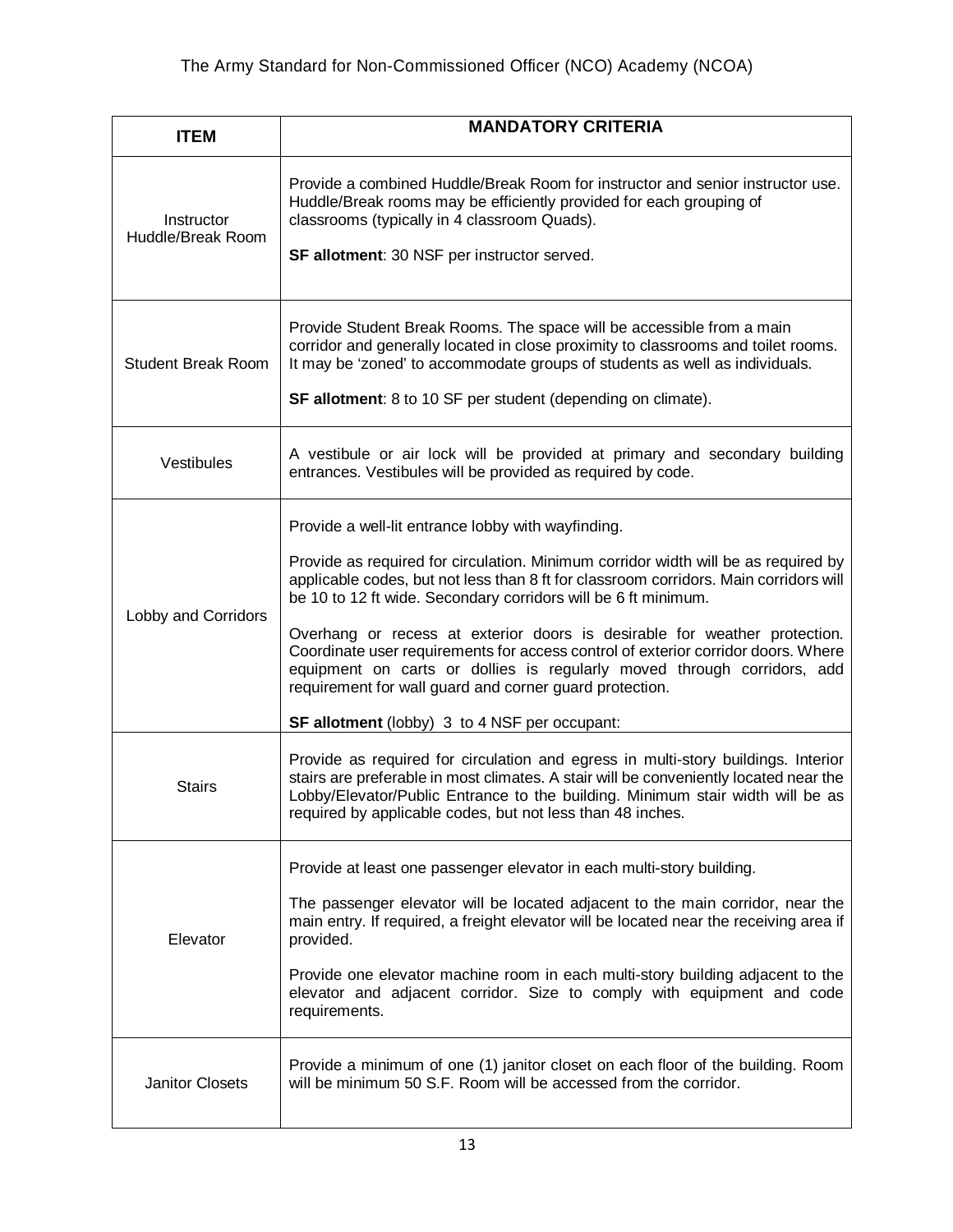| <b>ITEM</b>                | <b>MANDATORY CRITERIA</b>                                                                                                                                                                                                                                                                                                                                                                                                                                                                                                                                                                                                                                                                                                                                                                                                                                                                                                                                                                                                                                                                                            |
|----------------------------|----------------------------------------------------------------------------------------------------------------------------------------------------------------------------------------------------------------------------------------------------------------------------------------------------------------------------------------------------------------------------------------------------------------------------------------------------------------------------------------------------------------------------------------------------------------------------------------------------------------------------------------------------------------------------------------------------------------------------------------------------------------------------------------------------------------------------------------------------------------------------------------------------------------------------------------------------------------------------------------------------------------------------------------------------------------------------------------------------------------------|
| Recycling Room             | Provide a dedicated recycling room for storage of full and excess collection bins.<br>Room size will be based on the minimum square footage prescribed per USGBC<br><b>LEED Criteria.</b>                                                                                                                                                                                                                                                                                                                                                                                                                                                                                                                                                                                                                                                                                                                                                                                                                                                                                                                            |
| Telecommunications<br>Room | A Telecommunications Room is required to manage building connection to<br>telephone, fiber optic, cable television, and other infrastructure. For NCOAs larger<br>than 10,000 square feet, multiple Communications Rooms are required and are<br>to be arranged in accordance with UFC 3-580-01 and (ANSI/TIA/EIA) 568 and<br>569 requirements. In the event of conflicts, the most stringent guidance will apply.<br>SF allotment: Telecommunications rooms will have a combined gross square<br>foot area of approximately 1.1% of the building gross area.                                                                                                                                                                                                                                                                                                                                                                                                                                                                                                                                                        |
| Fire Pump Room             | When required, provide a room for fire pump equipment. Fire pump room will be<br>located based on the availability of site distribution systems. Room will be sized<br>to accommodate the required equipment.<br>SF allotment: If required, based on site and design requirements.                                                                                                                                                                                                                                                                                                                                                                                                                                                                                                                                                                                                                                                                                                                                                                                                                                   |
| <b>Electrical Room</b>     | Provide dedicated interior spaces and exterior areas for electrical equipment. Size<br>and locate rooms (including doorways) to allow equipment removal and<br>maintenance. Provide floor openings and vertical shaft spaces as necessary.<br>Provide minimum of one electrical room per floor. Locate main electrical<br>equipment room on ground floor. Electrical rooms on upper floors should be<br>located to allow efficient distribution. Electrical rooms will not be used for storage<br>or other purposes; access to electrical rooms will be limited to authorized<br>personnel.<br>Electrical service to the building will be underground. Locate exterior electrical<br>equipment to comply with ATFP standards. Outdoor electrical equipment will be<br>located within a screened enclosure, preferably within the mechanical screened<br>equipment yard.<br>SF allotment: The area is part of the gross area factor calculation. Total net area<br>equal to 1.5 % of the gross building area subtotal for planning purposes. Actual<br>required area will be determined Based on design requirements. |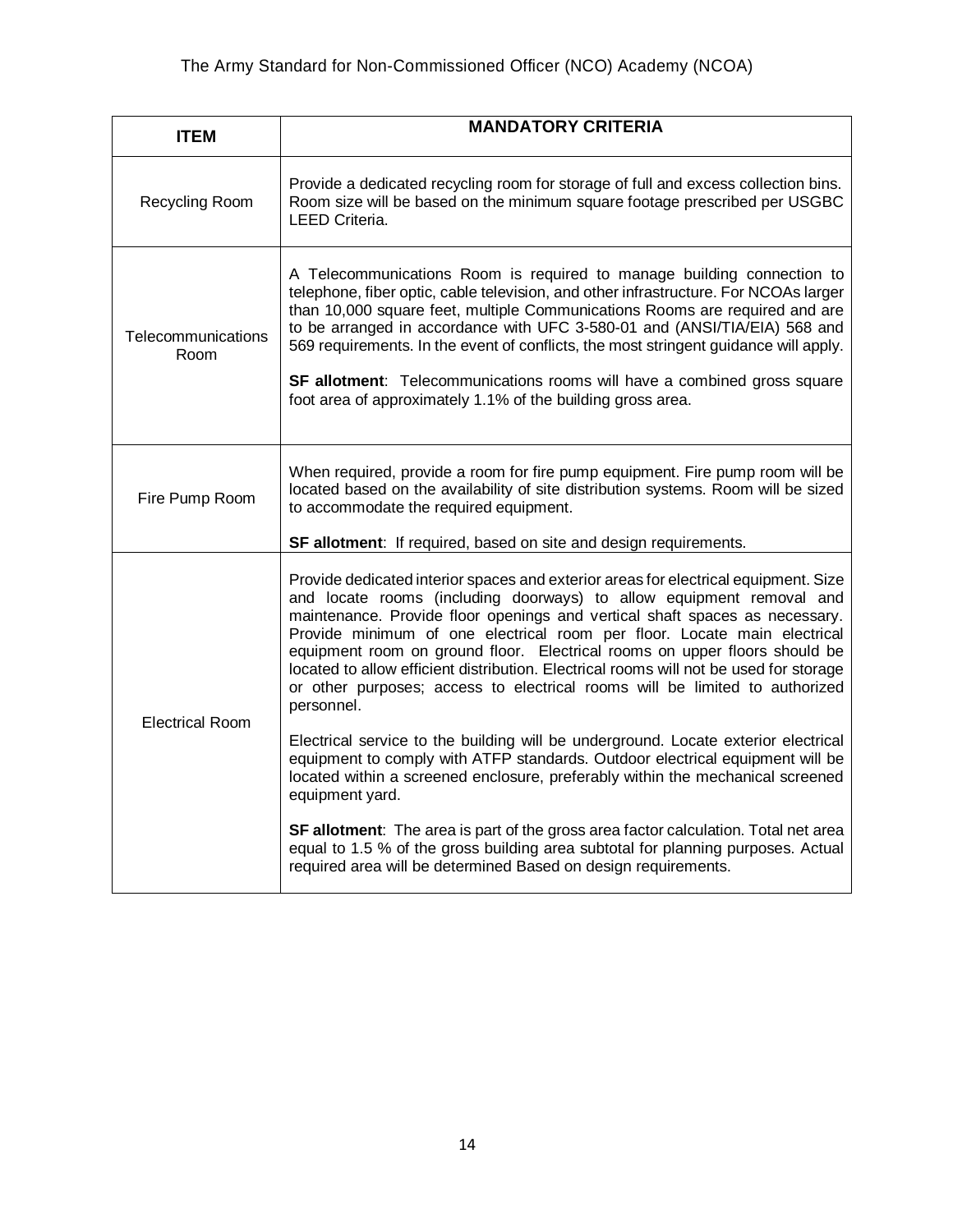| ITEM            | <b>MANDATORY CRITERIA</b>                                                                                                                                                                                                                                                                                                                                 |
|-----------------|-----------------------------------------------------------------------------------------------------------------------------------------------------------------------------------------------------------------------------------------------------------------------------------------------------------------------------------------------------------|
|                 | Provide dedicated interior spaces and exterior areas for plumbing, fire protection,<br>and HVAC equipment. Size and locate rooms (including doorways) to allow<br>equipment removal and maintenance. Provide floor openings and vertical shaft<br>spaces as necessary.                                                                                    |
|                 | Locate main mechanical room on ground floor with doors opening to exterior.<br>Mechanical support spaces will not be used for storage or other purposes; access<br>to mechanical spaces will be limited to authorized personnel. Locate exterior<br>mechanical equipment and air intake and openings in exterior walls to comply with<br>AT/FP standards. |
| Mechanical Room | Provide plumbing as required for functions of the space.                                                                                                                                                                                                                                                                                                  |
|                 | Space will be heated independently from the remainder of the building. Space will<br>be ventilated.                                                                                                                                                                                                                                                       |
|                 | Exterior mechanical equipment will be located in a screened equipment yard.<br>Locate mechanical equipment yard to meet all AT/FP requirements. Equipment<br>yard enclosure will match the main building in appearance and comply with the<br>Installation Design Standards.                                                                              |
|                 | <b>SF allotment:</b> The area is part of the gross area factor calculation. Total net area<br>equal to 5% of the gross building area subtotal for planning purposes. Actual<br>required area will be determined Based on design requirements.                                                                                                             |
|                 |                                                                                                                                                                                                                                                                                                                                                           |

# **2.2 NCOA - OUTDOOR FACILITIES**

| ITFM                    | <b>MANDATORY CRITERIA</b>                                                                                                                                                                                                                                                                                                                                                                                                                                                                                                                                                                                                                                    |
|-------------------------|--------------------------------------------------------------------------------------------------------------------------------------------------------------------------------------------------------------------------------------------------------------------------------------------------------------------------------------------------------------------------------------------------------------------------------------------------------------------------------------------------------------------------------------------------------------------------------------------------------------------------------------------------------------|
| <b>Covered Training</b> | Provide a covered training area near the rear building entrance to support<br>academic and hands-on training. This area provides a covered area to support<br>and conduct training while providing protection for equipment and personnel<br>from the elements. The structure will have open sides with a metal roof. The<br>ground surface will be constructed of a durable, low maintenance material in<br>accordance with course requirements. The covered training area will be<br>designed in accordance with the approved POI.<br><b>SF allotment:</b> 12 NSF per student is required. (e.g. $(256 \text{ PN} \times 12 \text{ SF/PN}) =$<br>3,072 SF) |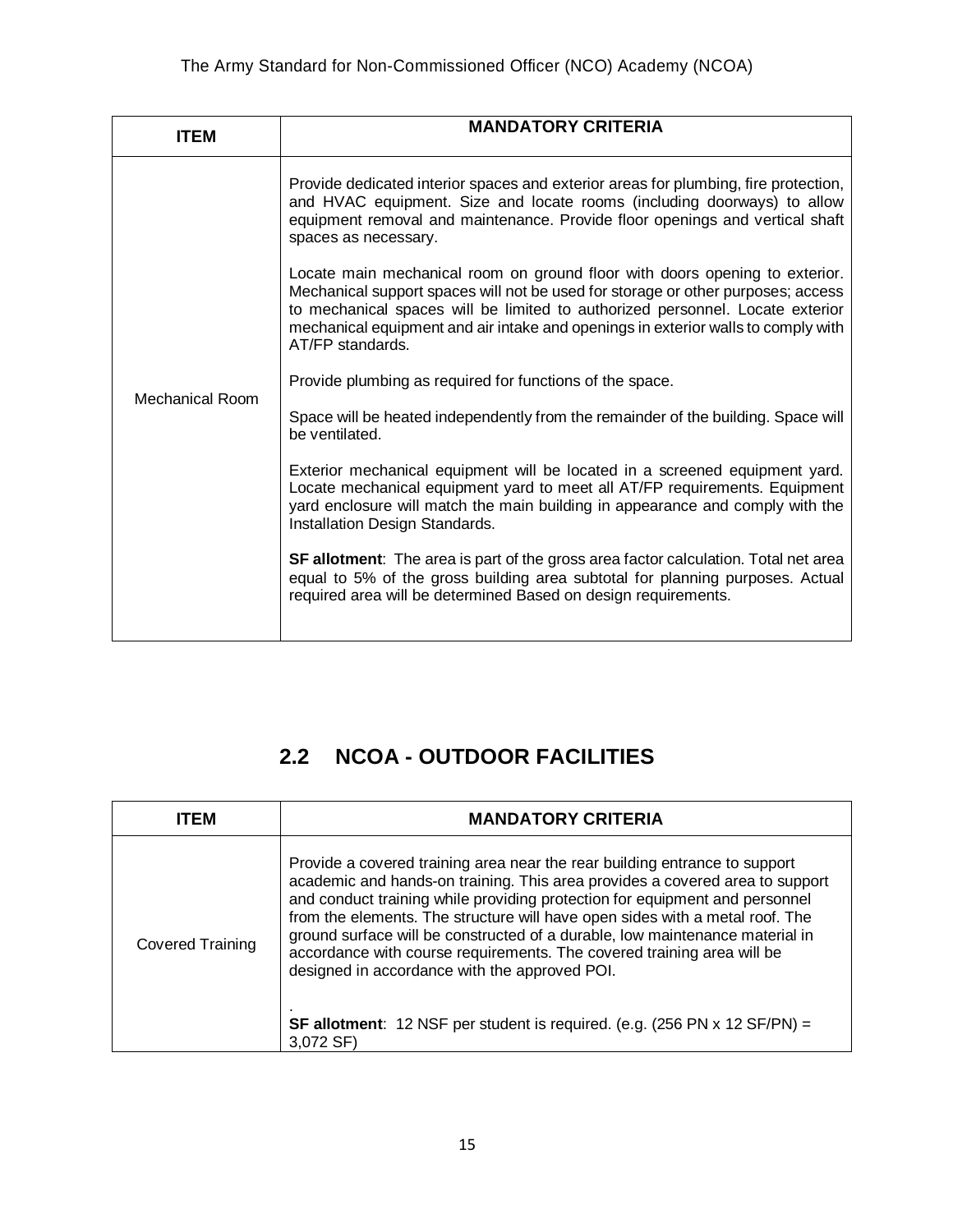| <b>ITEM</b>                      | <b>MANDATORY CRITERIA</b>                                                                                                                                                                                                                                                                                                                                                                                                                                                                                                                                                                                                                                                                                                                                                                                                                                                                                                          |
|----------------------------------|------------------------------------------------------------------------------------------------------------------------------------------------------------------------------------------------------------------------------------------------------------------------------------------------------------------------------------------------------------------------------------------------------------------------------------------------------------------------------------------------------------------------------------------------------------------------------------------------------------------------------------------------------------------------------------------------------------------------------------------------------------------------------------------------------------------------------------------------------------------------------------------------------------------------------------|
| Lawn Equipment<br>Building (LEB) | A Lawn Equipment Building will be provided to store equipment necessary to the<br>function. The structure will match the physical characteristics of the main NCOA<br>structure. Locate out of the main pedestrian and vehicular flow but in a location<br>that can be accessed by lawn maintenance equipment. Comply with AT/FP<br>required setbacks.<br>SF allotment: 1,000 GSF                                                                                                                                                                                                                                                                                                                                                                                                                                                                                                                                                  |
| <b>Running Course</b>            | Provide one (1) running course per NCOA.<br>The running course will be a $\frac{1}{4}$ mile closed circuit, either oval or round in shape,<br>constructed of synthetic sports surface material. The track must be a separate<br>standalone feature and must be observable from one central location to allow for<br>maximum instructor oversight.<br>Night Training is required per the POI; lighting will be provided around the<br>running course to enable the Soldiers and Staff to conduct training in a safe<br>environment. The running track lighting level will be a minimum of 3 foot candles<br>and will be switch operated. Refer to COS and TRADOC INCOPD for specific<br>illumination requirements.<br>Alternative: A 1-mile cross-country running course around the perimeter of the<br>campus. This configuration often contributes to a more attractive campus<br>environment when site conditions are favorable. |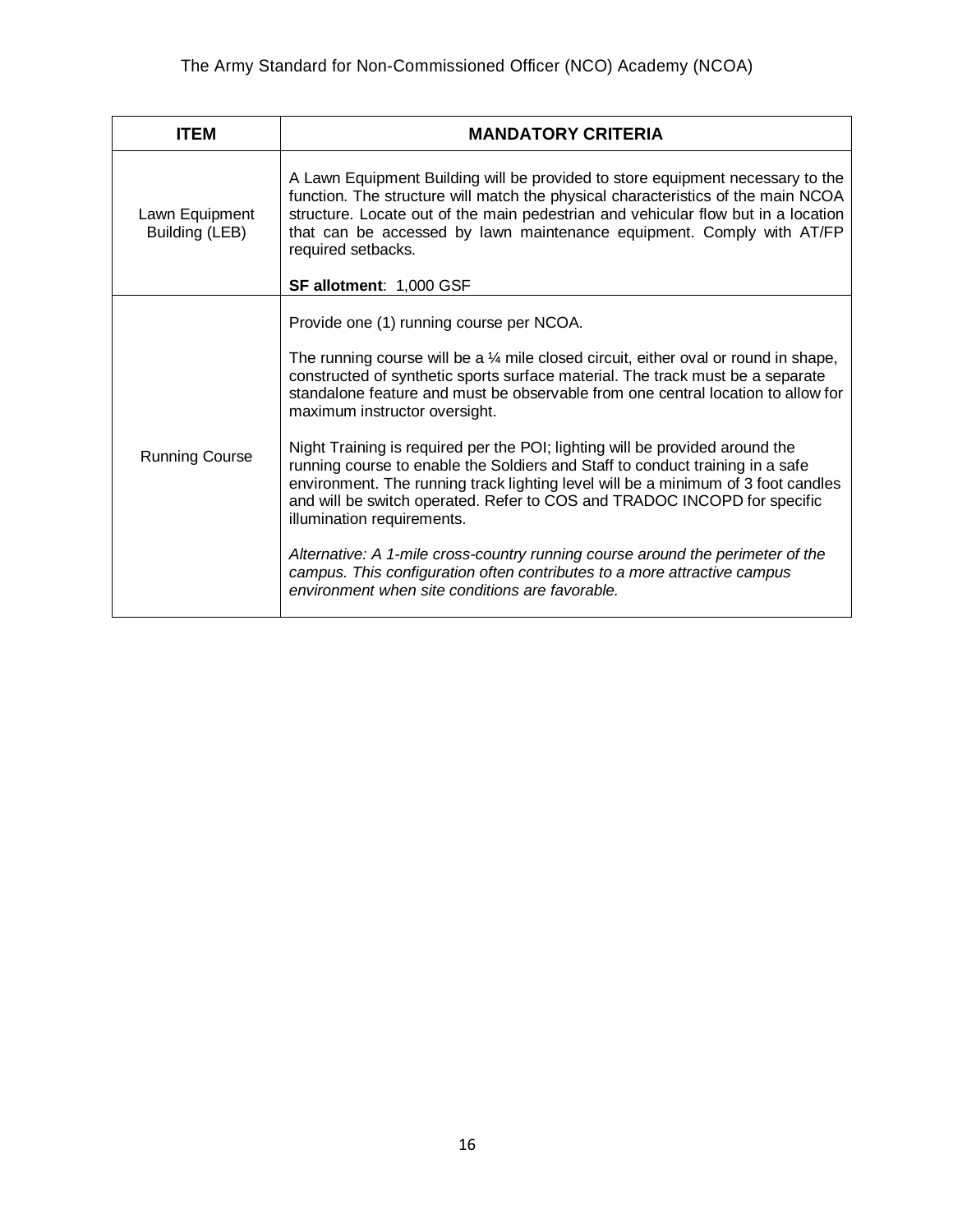| <b>ITEM</b>                           | <b>MANDATORY CRITERIA</b>                                                                                                                                                                                                                                                                                                                                                                                                                                                                                                                                                                          |  |  |
|---------------------------------------|----------------------------------------------------------------------------------------------------------------------------------------------------------------------------------------------------------------------------------------------------------------------------------------------------------------------------------------------------------------------------------------------------------------------------------------------------------------------------------------------------------------------------------------------------------------------------------------------------|--|--|
| <b>Physical Training</b><br>(PT) Pits | PT Pits will be used for hand-to-hand combat drills, physical exercise, and<br>calisthenics.<br>The PT Pits are constructed of a durable, low maintenance, synthetic surface,<br>such as shredded rubber chips, and must incorporate surface and subsurface<br>drainage. Color will be selected by the installation. PT Pits should be either<br>standalone facilities or located within the interior of the Running Course.<br>PT Pits criterion is based on the approved POI. Each pit is a minimum of 18,500<br>square feet. Square pits are desired, but pit configurations may be adjusted to |  |  |
|                                       | accommodate site conditions.<br>Standard<br>PN<br>EА<br><b>PT Pits</b><br>75<br>1<br>Pull-Up Bar Set<br>25<br>1                                                                                                                                                                                                                                                                                                                                                                                                                                                                                    |  |  |
|                                       | <b>PT Pits</b><br>Min (EA)<br>Max (EA)<br>Small<br>2<br>$\overline{2}$<br>Medium<br>4<br>4<br>5<br>Large<br><b>Pull-Up Bar Sets</b><br>Min (EA)<br>Max (EA)<br>Small<br>5<br>Medium<br>5<br>10<br>11<br>16<br>Large                                                                                                                                                                                                                                                                                                                                                                                |  |  |
| <b>Equipment Yard</b>                 | Equipment yards will be provided in compliance with ATFP and the Installation<br>Design Guide to house and screen mechanical and electrical equipment, satellite<br>antennas, emergency generators, etc. Access to the yards will be provided for<br>maintenance. Place out of the main pedestrian and vehicular flow but in a location<br>that can be accessed for repair work and convenient for utility lines to the<br>mechanical/electrical rooms.                                                                                                                                            |  |  |
| <b>Dumpster Enclosure</b>             | Provide a dumpster enclosure for each building within the complex. Consider<br>accommodating recycling in the same enclosure.<br>Place out of the main pedestrian and vehicular flow but in a location that can be<br>accessed by truck for emptying the dumpster. Comply with AT/FP required<br>setbacks.<br>Provide gates and landscape in accordance with the Installation Design Guide.<br>Assure the height is adequate for the dumpsters to be used. Provide a<br>reinforced concrete apron for the front tires of the truck to bear on. Use<br>landscape screening.                         |  |  |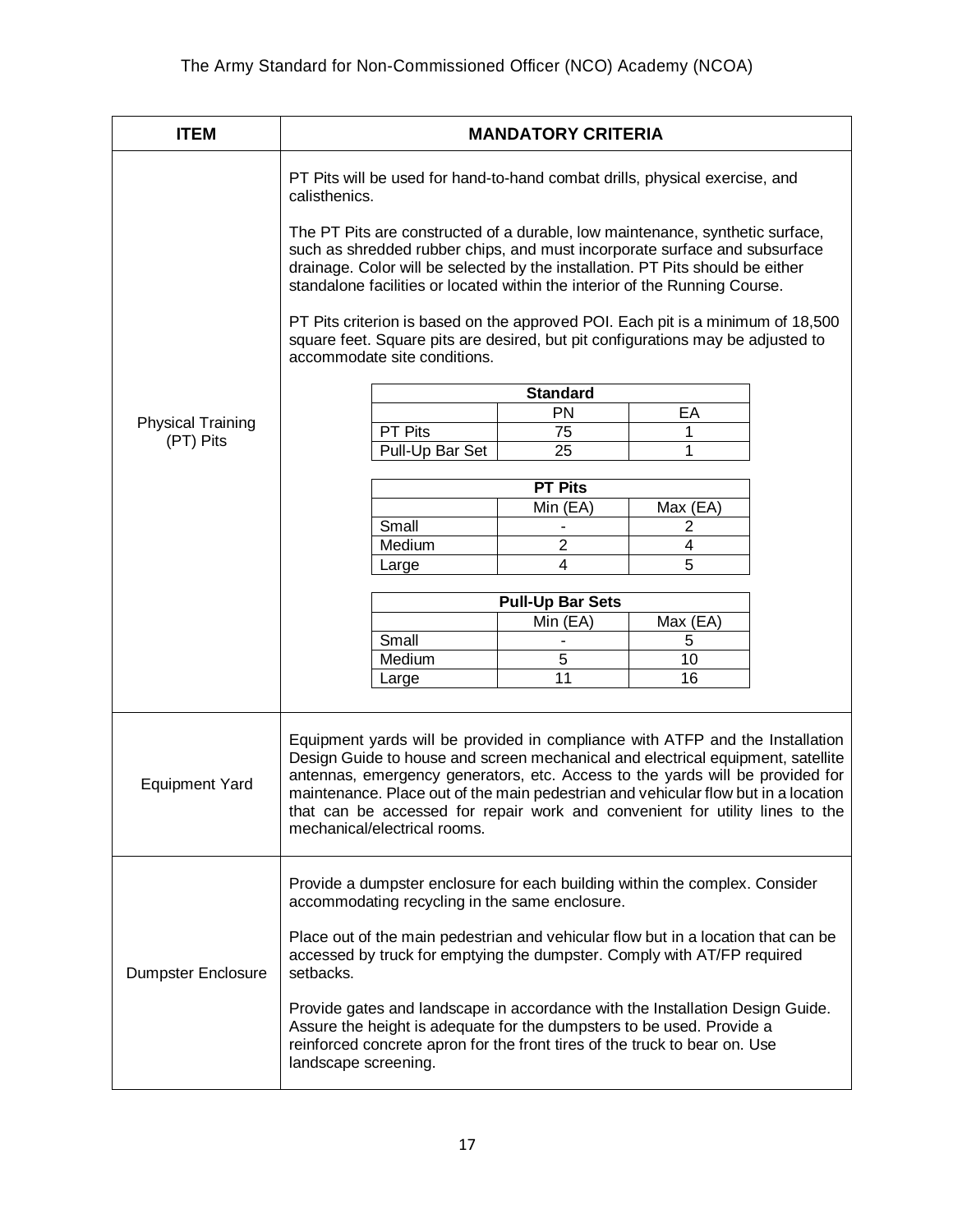## **2.3 NCOA - DINING FACILITY (DFAC)**

A new dining facility will only be programmed when a requirements analysis or planning charrette has validated a requirement and determined that it is infeasible to co-locate the NCOA within a 1 mile walkable distance from an existing DFAC with feeding capacity. If programmed, the NCOA DFAC is based upon the feeding population of the NCOA, in addition to any other ASIP loads identified in the requirements analysis to be served by the DFAC. Since the NCOA is a training environment with limited downtime, the NCOA contribution to DFAC demand is based upon the average daily in-session load of the Soldiers plus the approved Table of Distribution and Allowance (TDA) personnel and guests on campus. The DFAC should be capable of supporting 95% utilization.

A DFAC must provide three meals a day feeding support to the NCOA students, Staff, and lecturers at the Academy. It is based upon the Army Standard with cafeteria‐style operation and serving lines for regular full menu and short order or fast food meals, self‐service areas for beverages, desserts, and salads. Carry-out and drive-through options are not required for the NCOA population. The NCOA feeding population is typically less than that of the current standard 500PN permanent party small-sized DFAC (serves 400-660 PN). Therefore, when sized for NCOA population alone, a small modified standard 250PN DFAC will be appropriate at most medium and large Academies. A 250PN DFAC serves between 200-399 PN. If the DFAC feeding population falls below 200 PN (ex; a small NCOA), a new non-standard dining facility may be required.. Refer to the U.S. Army Corps of Engineers, Norfolk District, Center of Standardization for additional information.

Total NCOA DFAC Feeding Population Calculation = (Average Daily Load of Soldiers) + (Authorized TDA Personnel) + (Average Number of Guests per day)

| <b>DFAC Size</b> |                                 |  |
|------------------|---------------------------------|--|
|                  | Max GSF                         |  |
| Small NCOA       | Non-standard design as required |  |
| Medium NCOA      | $12,500^{1,2}$                  |  |
| Large NCOA       | 12,500 <sup>2</sup>             |  |

Note 1: Reduction from the max GSF shall be considered for NCOA with less than 200 students (average daily load) if the DFAC is not shared with other Installation tenants.

Note 2: Additional square footage may be authorized if field feeding or carryout is required, in accordance with the allowances of the Enlisted Personnel Dining Facility Standard.

References:

U.S. Army Corps of Engineers, Norfolk District, Center of Standardization issued guidance. Army Standard for Permanent Party Enlisted Personnel Dining Facilities, February 15, 2012.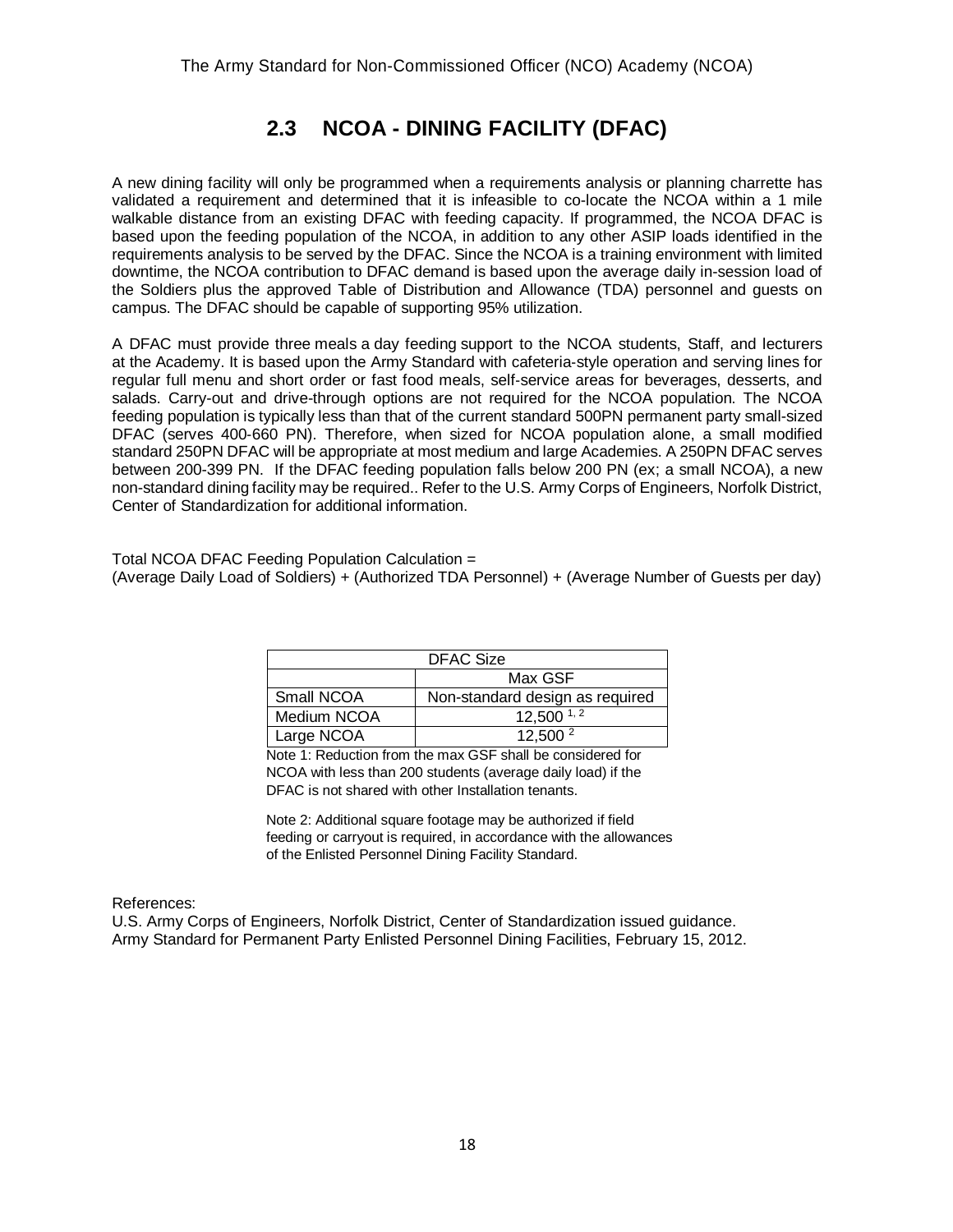### **2.4 NCOA – AST BARRACKS**

Refer to the AST Army Standard Barracks. .An NCOA complex requires barracks to house TDY students. Where existing billeting capacity is already available *nearby*, then *new* barracks need not be provided subject to Army MILCON waiver policy described in paragraph 1.5. In this context, "nearby" shall be defined as being within approximately ¼ mile of the Academy Building and safely/efficiently traversed without compromising the NCOA educational mission/operation.

References:

U.S. Army Corps of Engineers, Fort Worth District, Center of Standardization.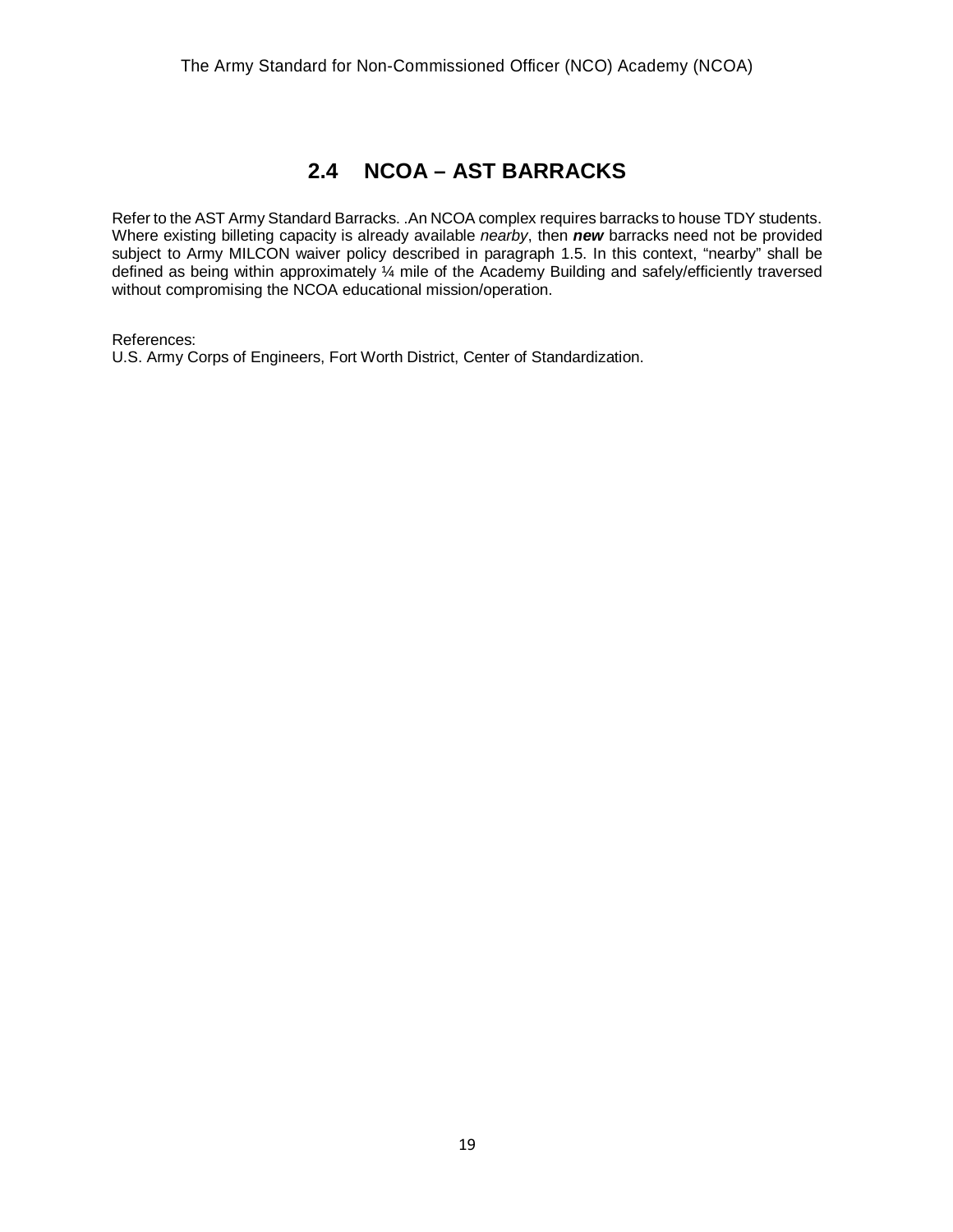# **2.5 NCOA - SITE AND LANDSCAPE**

| <b>ITEM</b>                             | <b>MANDATORY CRITERIA</b>                                                                                                                                                                                                                                                                                                                                                                                                                                                                                                                                                                                                                                                                                                  |
|-----------------------------------------|----------------------------------------------------------------------------------------------------------------------------------------------------------------------------------------------------------------------------------------------------------------------------------------------------------------------------------------------------------------------------------------------------------------------------------------------------------------------------------------------------------------------------------------------------------------------------------------------------------------------------------------------------------------------------------------------------------------------------|
| General                                 | Provide a functional layout of NCOA facilities and site elements. Arrange<br>vehicular circulation to minimize conflict with pedestrian circulation. Pavement<br>marking and signage will clearly delineate traffic patterns. Integrate sustainable<br>design principles by retaining and using existing topography to advantage;<br>preserve environmentally sensitive areas and reduce overall project impact on<br>the site.                                                                                                                                                                                                                                                                                            |
| Site Design                             | Site planning is an essential aspect of the facility design. The art of site planning<br>requires the interdisciplinary involvement of the community planner, architect,<br>landscape architect, civil, mechanical, electrical, and communication engineers.<br>Siting should consider shared use parking based on the time that adjacent<br>facilities are in use. The design of vehicular paths, pedestrian paths and<br>landscape design can define the functional campus yet enhance the flow into and<br>out of the area. Provide appropriate buffer areas to separate and visually isolate<br>the facility from adjacent areas. Consider providing landscaping or other<br>screening between incompatible land uses. |
| Parking and<br><b>Vehicular Traffic</b> | Site the facility so it is clearly visible to pedestrians, cars and delivery vehicles.<br>Separate service/delivery access from the student/staff access and circulation.<br>Plan for daily deliveries to the loading area. Control vehicular access within UFC<br>4-010-01 standoff distances for the building.<br>Comply with the requirements of Technical Instructions 804-11 Design for Non-<br>Organizational or Privately Owned Vehicle (POV) Site Circulation and Parking<br>and Technical Instructions 800-01 Design Criteria, Chapter 3 Site Planning and<br>Design Criteria.                                                                                                                                    |
| Walkways                                | Connect the buildings within the NCOA complex to the public walkway system<br>and to parking, with pedestrian walkways. Primary building entrances will be at<br>least 8 wide. The minimum width of a sidewalk will be 5 ft. Place curb cuts in<br>convenient locations while not creating obstacles for walkers. Depress curbs for<br>access where possible instead of creating ramps. Consider brick or concrete<br>pavers or patterned concrete to identify significant entrances. Provide well-lighted<br>walkways since the facilities may be used in the evening.                                                                                                                                                    |
| <b>Outdoor Furnishings</b>              | Provide outdoor furnishings including trash and recycling receptacles, seating,<br>bicycle racks, lighting standards and bollards in coordination with the Installation<br>Design Guide. Where the climate is acceptable, provide outdoor break areas with<br>tables, seating and shading devices.                                                                                                                                                                                                                                                                                                                                                                                                                         |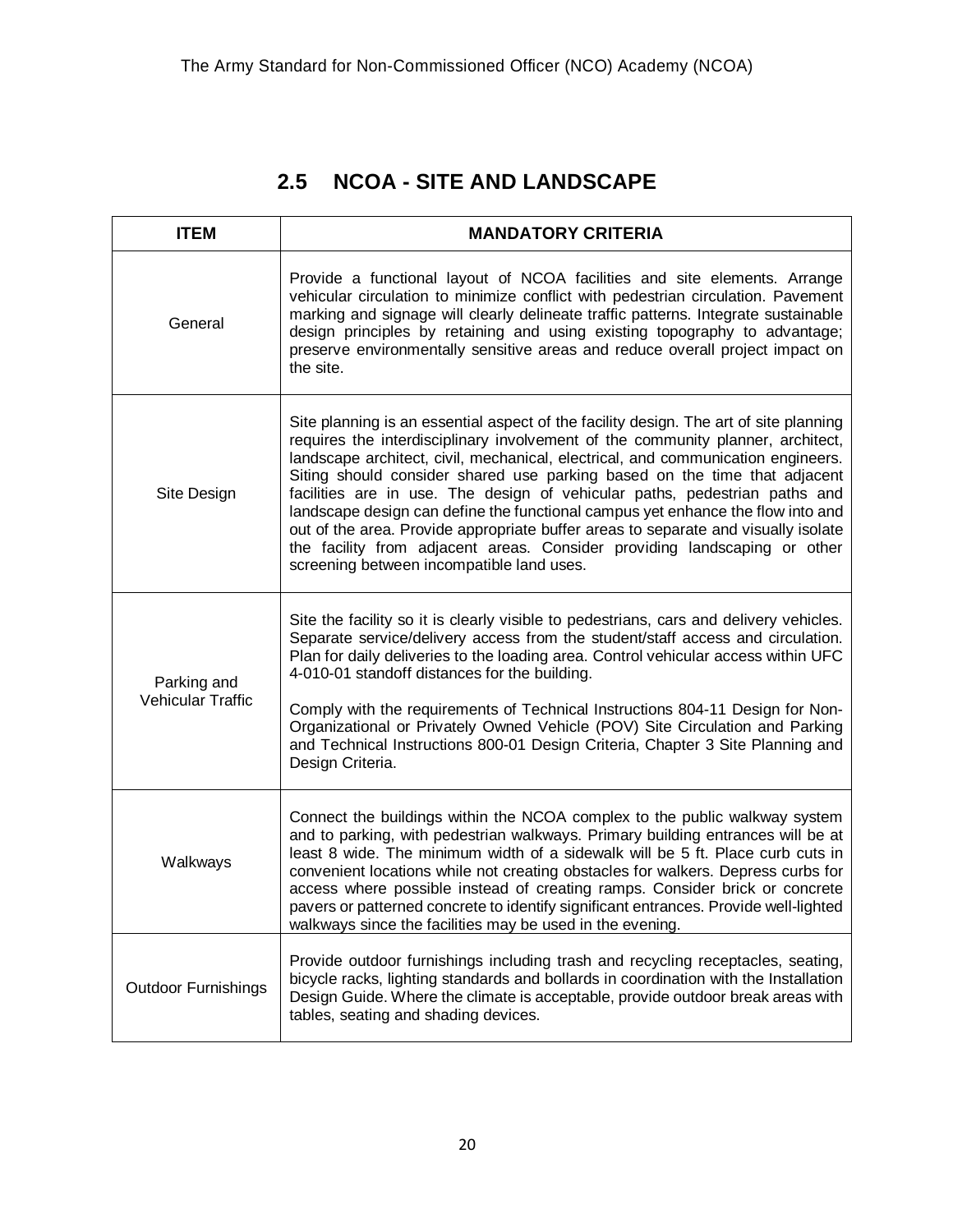| <b>ITEM</b>                              | <b>MANDATORY CRITERIA</b>                                                                                                                                                                                                                                                                                                                                                                                                                                                                                                                                                                                                                                                                                                                                                                                                                                                                                                                                                                                                                                                                                                                                                                                                                                                                                                                                                                                                                                                                                                                                                                                                                                     |
|------------------------------------------|---------------------------------------------------------------------------------------------------------------------------------------------------------------------------------------------------------------------------------------------------------------------------------------------------------------------------------------------------------------------------------------------------------------------------------------------------------------------------------------------------------------------------------------------------------------------------------------------------------------------------------------------------------------------------------------------------------------------------------------------------------------------------------------------------------------------------------------------------------------------------------------------------------------------------------------------------------------------------------------------------------------------------------------------------------------------------------------------------------------------------------------------------------------------------------------------------------------------------------------------------------------------------------------------------------------------------------------------------------------------------------------------------------------------------------------------------------------------------------------------------------------------------------------------------------------------------------------------------------------------------------------------------------------|
| Signage                                  | Plan site identification signage in coordination with site approach, landscape, and<br>lighting. Comply with the Installation Design Guide and the Army Installation<br>Design Standards. Provide traffic control signage as well as "No Parking" signs<br>at service drives. Provide informational signs to direct students to appropriate<br>entries.                                                                                                                                                                                                                                                                                                                                                                                                                                                                                                                                                                                                                                                                                                                                                                                                                                                                                                                                                                                                                                                                                                                                                                                                                                                                                                       |
| Site Lighting                            | Site lighting is an integral part of the design. Comply with the requirements of the<br>Installation Design Guide. Provide lighting to ensure safe movement through<br>outdoor areas. Consider the color rendition of outdoor lighting. Use bollards or<br>variations in lighting to articulate entrances and public areas. Design lighting<br>levels in accordance with the Illuminating Engineering Society (IES) Lighting<br>Handbook illumination levels. Use photocells, motion detectors and timers to<br>control lighting and conserve energy.                                                                                                                                                                                                                                                                                                                                                                                                                                                                                                                                                                                                                                                                                                                                                                                                                                                                                                                                                                                                                                                                                                         |
| Landscaping/<br>Hardscaping              | Coordinate the landscape design with AT/FP and Installation requirements.<br>Preserve natural landscape features including existing topography, trees, and<br>vegetation. Provide windbreaks and shading where appropriate. Consider earth<br>berms to screen parking and roadways. Where berms or swales are used use<br>gradual slopes no greater than 1:5 to allow use of mowing equipment. Screen<br>service area and outdoor equipment. Shade parking areas to reduce heat<br>developed by exposed pavement. Landscaping will be in accordance with<br>requirements of the Installation. Where appropriate, provide a variety of plants<br>with seasonal change, color, texture, fragrance, and interpretive value. Always<br>use local, durable, native species to help ensure survivability. The use of native<br>plants will also minimize the requirement for chemical pesticides, herbicides and<br>watering. Choose plant materials on the basis of plant hardiness, climate, soil<br>conditions, low maintenance, and quality. Selected plant materials will be easily<br>maintained and tolerant of the specific site conditions. Incorporate sustainable<br>design principles into the selection of plants. Planting or seeding will occur only<br>during periods when beneficial results can be obtained. Plant varieties will be<br>nursery grown or plantation grown stock. They will be grown under climatic<br>conditions similar to those in the locality of the project. Plants will be furnished<br>that have heavy, well developed, and balanced top with vigorous well developed<br>root system, and will be furnished in containers. |
| <b>Capillary Water</b><br><b>Barrier</b> | A capillary water barrier is required for all interior slabs on grade, including<br>storage, loading dock, mechanical and electrical spaces.                                                                                                                                                                                                                                                                                                                                                                                                                                                                                                                                                                                                                                                                                                                                                                                                                                                                                                                                                                                                                                                                                                                                                                                                                                                                                                                                                                                                                                                                                                                  |
| <b>Termite Treatment</b>                 | Preventive methods for subterranean termites will be applied in accordance with<br>local regulations.                                                                                                                                                                                                                                                                                                                                                                                                                                                                                                                                                                                                                                                                                                                                                                                                                                                                                                                                                                                                                                                                                                                                                                                                                                                                                                                                                                                                                                                                                                                                                         |
| <b>Radon Testing</b>                     | Test will be performed for potential radon exposure to occupants in accordance<br>with UFC 3-490-04A. Provide Radon protection in accordance with applicable<br>requirements.                                                                                                                                                                                                                                                                                                                                                                                                                                                                                                                                                                                                                                                                                                                                                                                                                                                                                                                                                                                                                                                                                                                                                                                                                                                                                                                                                                                                                                                                                 |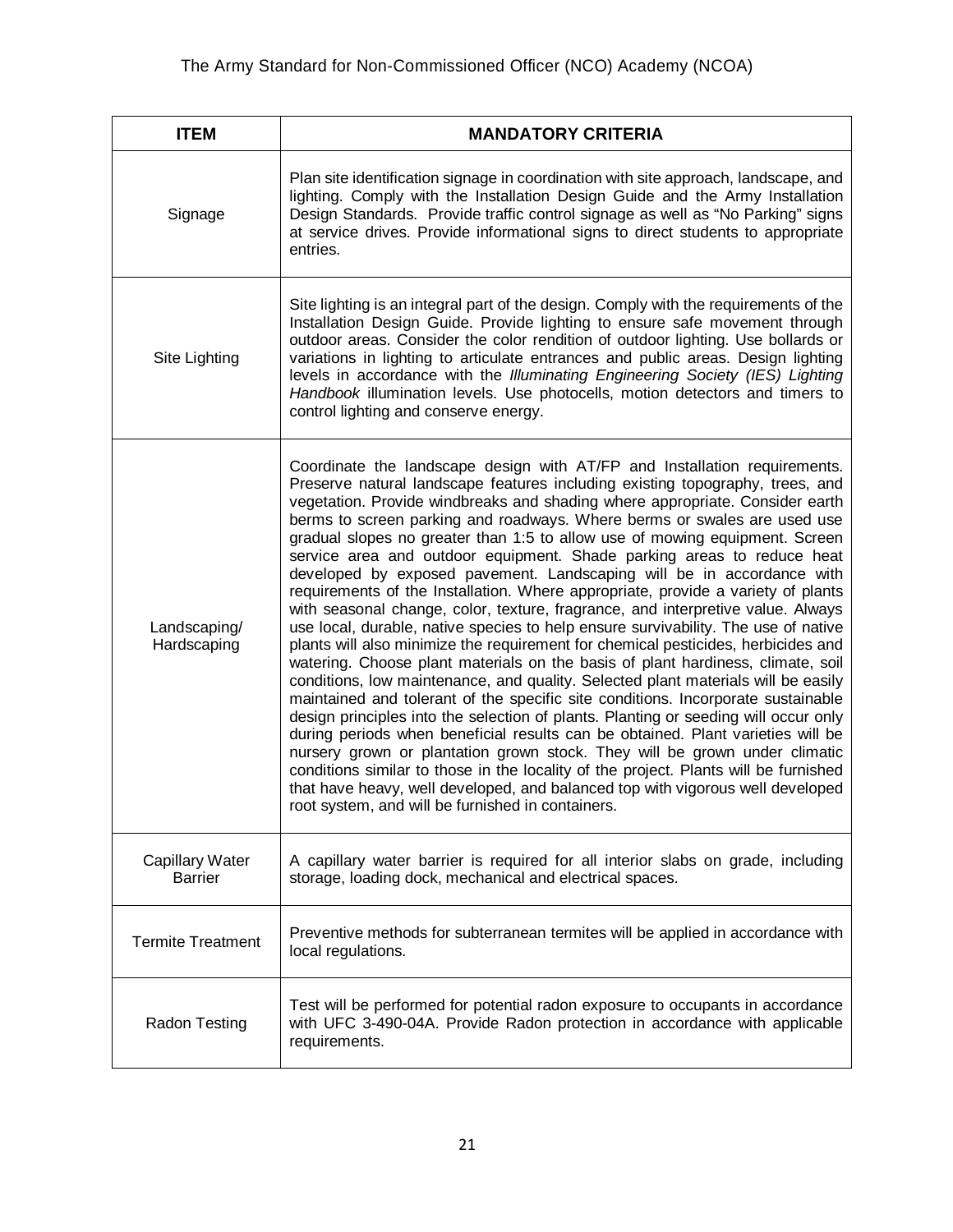# **3.0 BACKGROUND**

## **3.1 Composition**

A Non-Commissioned Officer Academy Complex consists of several facilities types; Administration and Instruction Facility, Barracks, DFAC (if justified), track, Lawn Equipment Building and Covered Training Building.

# **3.2 General Design Philosophy**

An NCOA complex will be programmed as a complex, rather than as individual facilities. The Facilities, outdoor training areas, barracks, and any additional support facilities, will be arranged on the site contiguously to the extent possible to allow the students to live, eat, train, and work together. Functional, operational, and spatial relationships critical to meeting training requirements are embedded in the operational campus layout. The facility planner will contact the COS to consider alternatives that will minimize or preclude functional and operational impacts on training requirements when there is a critical need for spatial or land use consideration for this Army Standard.

### **3.3 Planning and Land use**

Site selection and real property master planning for all NCOA complexes should, to the maximum extent possible, meet layout and configuration for spatial relationships between the Operations and Administration facility, barracks and DFAC as depicted in the NCOA Complex Standard Design site layout.

# **4.0 GUIDANCE**

# **4.1 Operational Configuration**

The overall scope of an NCOA Complex varies depending on the number of Students within the complex. An NCOA Complex includes; Barracks, Administration, Instruction, Dining, Outdoor Training area with a quarter mile running track, parking, and service access. The Complex should also have a clear and convenient pedestrian access to the Barracks, Operation and Instruction Facilities, and Dining Facility. The Standard Design does not utilize or include a Central Chiller or Energy Plant.

# **4.2 Accessibility**

Accessible parking spaces will be provided for visitors and non-military personnel with disabilities. The required number of spaces is prescribed by the Architectural Barriers Act (ABA) accessibility guidelines. Such spaces are required to be located so as to provide convenient access to the building entrance. Administrative areas will be accessible. Accessible desks and chairs will be provided by the installation or school based on specific needs when they arise. When an auditorium is provided, access to stage/platform and wheel chair space in the audience will be provided in accordance with ABA standards.

### **4.3 Building Areas**

Building Areas will be identified and calculated in accordance with UFC 3-101-01 *Architecture*.

# **4.4 Energy Performance & Sustainable Design**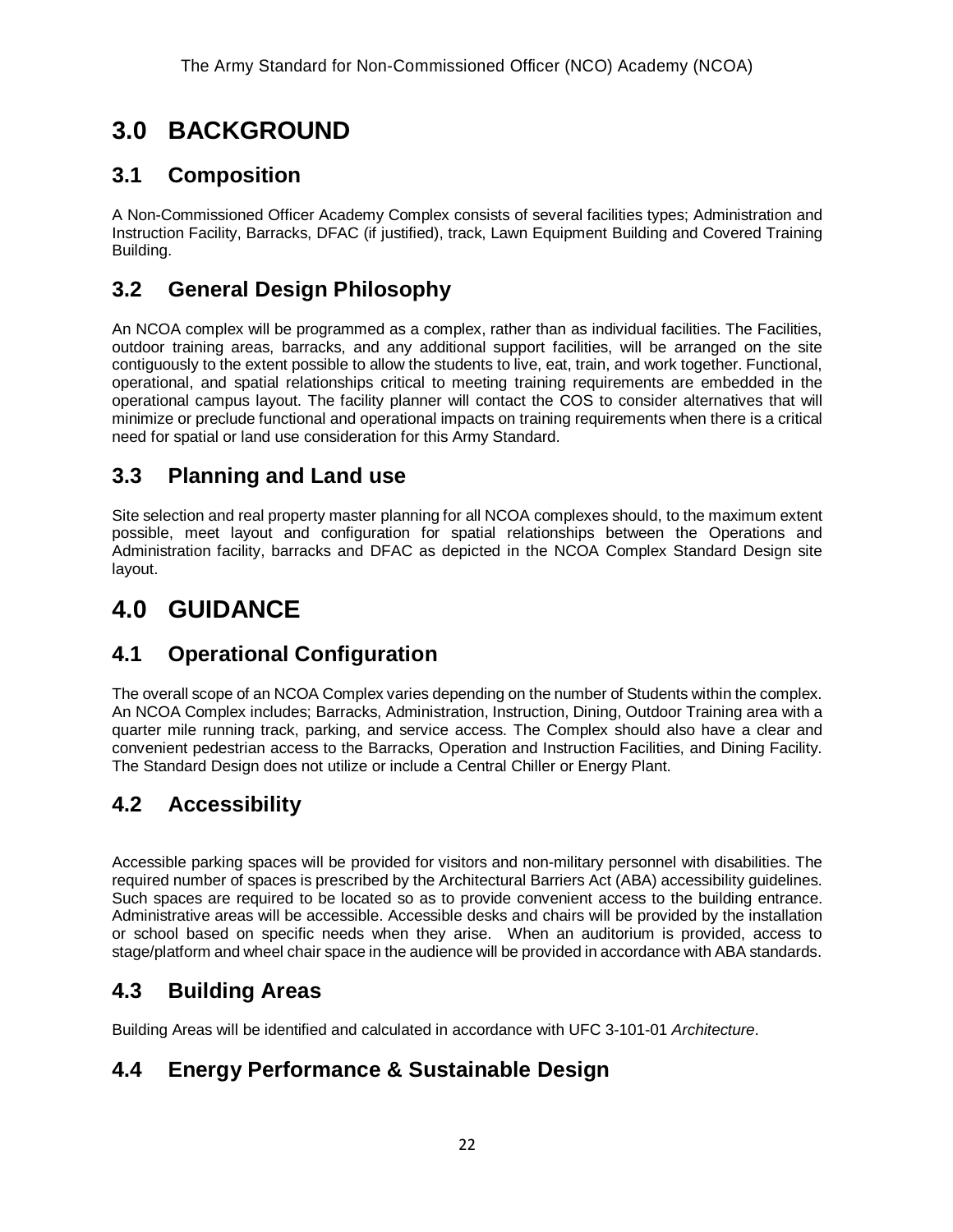NCOA Complex facilities will be designed to meet current Sustainable development and design policy requirements as established by the Department of the Army. Higher sustainability levels may be established by other applicable Army or DOD policy, regulation, or criteria. Currently DOD complies with UFC 1-200-02 *High Performance and Sustainable Buildings*.

Exterior Construction: Utilize sustainable, low-maintenance finish materials. Roofing materials will be reflective, "cool-roof" type finishes in appropriate regions. Landscaping: Utilize Xeriscape™ design techniques to ensure all plant materials are native to the area and require minimal maintenance. All landscapes will be designed to utilize no potable water for irrigation after a one-year establishment period. Irrigation will be minimal and achieved through ground-water collection and grey-water reuse.

Site Utilities: Where feasible, all site utilities will utilize underground distribution methods. Mechanical Systems: Facilities will utilize the most energy efficient solution for HVAC design available within budget. Mechanical system design will not be required to accommodate older, less-efficient legacy systems.

### **4.5 Compliance Threshold**

The Army Standard may identify an Army regulation, technical guide or other written guidance as mandatory criteria. The COS provides the first line technical compliance review. The Facilities Design Team (FDT), in conjunction with the COS, will resolve any issues where there may be conflicting, unclear or no compliance measurement threshold. Resolution may require senior leadership guidance or amendment of the Army Standard. The Army Standard is not intended to provide compliance criteria detailed in references, regulations, industry standards, or the standard design.

### **4.6 Renovation**

This standard is applicable primarily to new NCO Academy complexes. However, if renovation of an existing NCO Academy is justified, it is assumed that remediation of life safety deficiencies are highest priority. The functional elements of this standard (and its associated standard design) may then be applied with preference given to classroom spaces, which are critical to supporting the training mission.